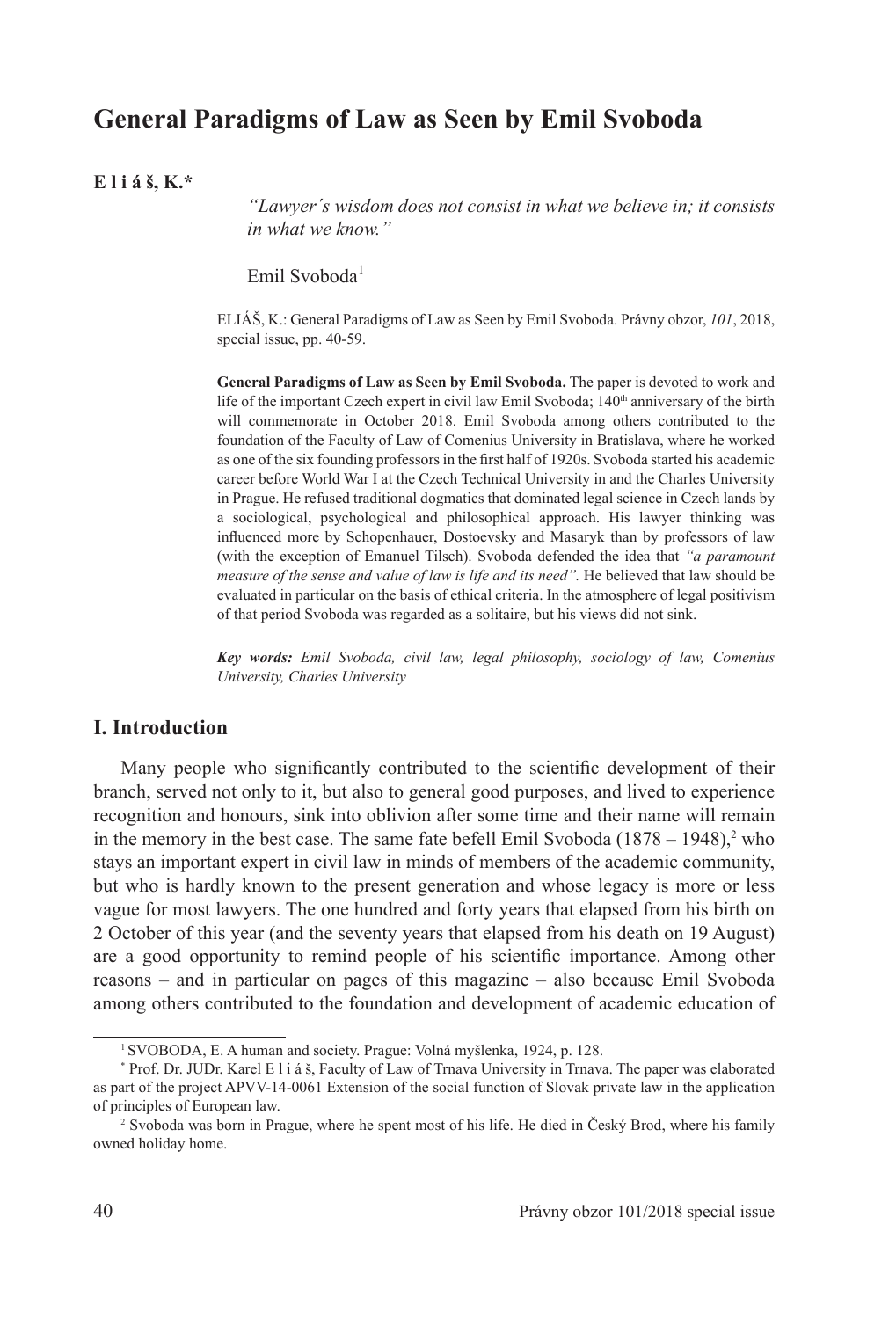lawyers at the first Slovak university that was founded in Slovakia during the existence of the common state of Slovaks and Czechs. *Právny obzor* often reminded in the past the importance of Emil Svoboda for legal science and his merits in development of Slovak jurisprudence<sup>3</sup> and some present Slovak academicians did not forget him as well.<sup>4</sup>

#### **II. Profile**

The purpose of this paper is not to present a detailed CV of Emil Svoboda.<sup>5</sup> I only indicate information that is necessary for getting an idea of his remarkable personality, so different from that of ordinary lawyers.<sup>6</sup> It was probably caused by the basis and influences under which Svoboda´s intellectual world and his lawyer erudition were formed. His parents, let alone his predecessors, siblings or wider family had nothing in common with Svoboda´s profession. In his memoirs he wrote: "*With my jurisprudence and philosophy I stood in the whole family a like a spare wick at a wedding."*<sup>7</sup>

He had been attracted to philosophy since the high school: *"I very much liked to read books unless somebody ordered me to read them."*<sup>8</sup> In my library I have a collection of essays On the earth,<sup>9</sup> that Svoboda dedicated to Arnošt Wenig on 4 May 1938. He wrote there with a pencil the following remark: *"A passion for reading, which accompanies ES his whole life".* Svoboda´s unusual erudition and knowledge of literature from different branches were observed by many people who knew him: it is also apparent from many of his texts. Svoboda´s opinions of life and human nature were significantly influenced by Dostoevsky: "*When someone talks about Fyodor Mikhailovich Dostoevsky he is almost obliged to use the expression: "Great analyst of human soul.""*. 10 He wanted to study medicine or philosophy, but under pressure of his family he finally chose law. He was not taken with this branch of human wisdom,<sup>11</sup> but *"was (...) hard on himself and* 

<sup>3</sup> SOMMER, O. Emil Svoboda. Medallion to the fiftieth birthday. Právny *obzor*, 1928, Volume XI., p. 537 an.; TOMSA, B. Prof. Emil Svoboda as legal philosopher. *Právny obzor*, 1928, Volume XI, p. 540 an.; TOMSA, B. To the sixtieth birthday of university professor dr. Emil Svoboda. Právny obzor, 1938, Volume XXI, p. 477 an.; ŠTAJGR, F. Emil Svoboda died on 20 August 1948. Právny obzor, 1948, Volume XXXI, p. 306 an.

<sup>4</sup> For example BEŇA, J. History of the Faculty of Law of Comenius University in Bratislava in: BLAHO, P. – VLKOVÁ, E. (eds.) Lawyers at Comenius University in Bratislava. Seventy-five years of the Faculty of Law of UK (1921 – 1996). Publishing Department Bratislava: PF UK, 1996 p. 26; VOZÁR, J. Vladimír Fajnor. Bratislava: Veda, 2017, p. 76, 77; ZAVACKÁ, K. in OVEČKOVÁ, O. – VOZÁR, J. et al. A centenary of the magazine Právny obzor. Bratislava: VEDA, 2017, p. 82.

<sup>&</sup>lt;sup>5</sup> This was recently published: ELIAS, K. Over life and work of Emil Svoboda in: SVOBODA, Emil. A pilgrim beyond the limits of positivist circles. Selected works. Prague: Wolters Kluwer, 2018, pp. VII. – LXIV.

<sup>6</sup> Compare ŠTAJGR, F. Emil Svoboda died on 20 August 1948. Právny obzor, 1948, Volume XXXI, p. 306.

<sup>7</sup> SVOBODA, E. Once upon a time. Masaryk Institute and Archives of the Academy of Sciences of the Czech Republic, Emil Svoboda Fund, carton 1, sign. Ic, inv. no. 17, typescript of the memoirs Once upon a time, p. 173 (hereinafter quoted as: Once upon a time).

<sup>8</sup> Once upon a time, p. 173.

<sup>9</sup> SVOBODA, E. On the earth. Volná myšlenka: Prague, 1938.

<sup>10</sup> SVOBODA, E. Utopia. 2nd edition. Prague: Borový, 1929, p. 125. Emil Svoboda participated in the foundation of the Dostoevsky Society in 1930 and was one of its managers.

 $11$  Once upon a time, p. 33.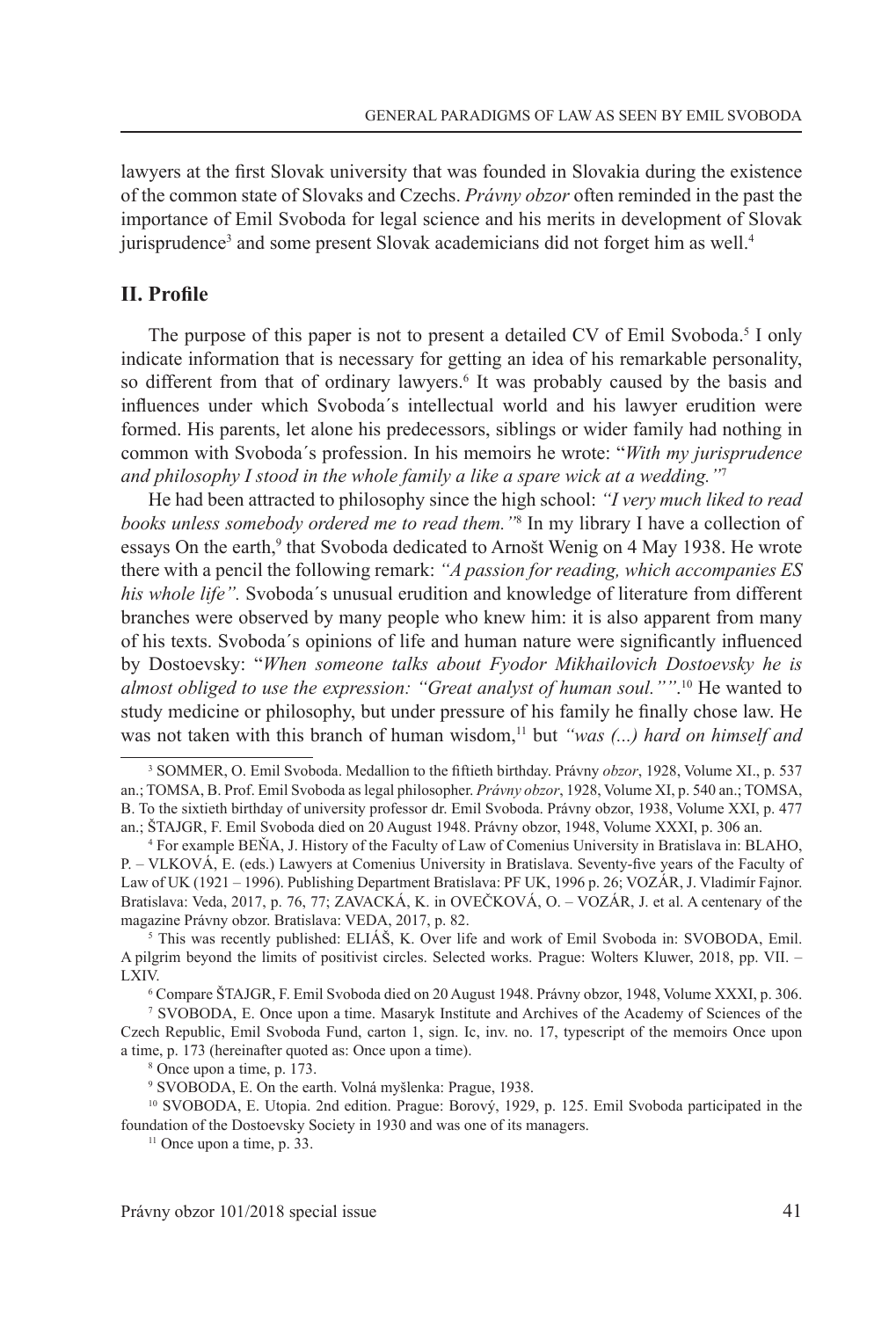*swotted up (…) until he got his doctor´s degree"*. 12 At the Faculty of Law in Prague he became fascinated with Emanuel Tilsch (1866 – 1912), who as one of the few was open to new thoughts and opinions of law. <sup>13</sup>

Law captured Svoboda´s full attention law during his work at the municipal council in Prague, where he worked on agenda linked to radical reconstruction of the city centre, including liquidation of a large part of so-called "Old Jewish Town. From the knowledge he obtained material for several texts, the most important being the work "About a real division of houses in the district of the former Prague ghetto",<sup>14</sup> on the basis of which the author was habilitated at the Imperial-Royal Czech Technical University15 in Prague. Another, even more important file "Internal will and will manifested by a legal act"<sup>16</sup> together with a supplement<sup>17</sup> served to Svoboda's habilitation at the Faculty of Law of Charles University. At work on this text Svoboda familiarised himself with ideas of Arthur Schopenhauer and gradually studied his files. He repeatedly returns to Schopenhauer in his memoirs and often refers to him in his texts, although he did not share his pessimism.<sup>18</sup>

In that period Svoboda had many friends from different social classes. Already before World War I he engaged himself in the public life and contributed to different periodicals, especially to the weekly *Přehled* edited by the lawyer and sociologist Emanuel Chalupný since 1906. Svoboda subscribed to this realistic weekly starting from the first volume and in view of its opinion affinity with Herben´s *Čas*, a periodical of so-called "realistic group"19, he familiarised himself with Masaryk´s opinions.20 Immediately after the outbreak

<sup>14</sup> Prague: People's printing and publishing cooperative in Prague, 1909. Svoboda's work About a real division of houses did not escape attention of the important Slovak expert in civil law Štefan Luby, who refers to it also after many years (LUBY, Š. Ownership of homes. Bratislava: Publishing house of the Slovak Academy of Sciences, 1971, p. 23 or 43).

<sup>12</sup> Ibid., p. 338. Svoboda obtained his doctor´s degree on 28 June 1905. Compare Graduation Ceremony of lawyers at the Czech University in the academic year 1904-5. Právník, 1905, Volume XLIV, p. 599. In October of the same year he married Viktoria, daughter of the building contractor Jan Koula; daughter Zdena was born to the spouses in the following year and son Emil in 1909.

<sup>&</sup>lt;sup>13</sup> Tilsch proved it not only by his own work (in particular Austrian law of succession from the perspective of comparative legal science. Collection of Jurisprudence and Political Science: Prague, 1905 and Austrian civil law. General Part. Prague: Czech Graphic Union, 1910), but also by support of habilitants with unorthodox opinions such as František Weyr, habilitated in 1911 on the basis of Contributions to the theory of forced marriages (Prague: Collection of Jurisprudence and Political Science, 1908) or Emil Svoboda. KUBEŠ, Vladimír. History of thinking about state and law in the 20th century with regard to Moravia and in particular Brno. I. Brno: Masaryk University, 1995, p. 126. He appreciated Tilsch as "*the genuine founder of Weyr academic trajectories"*; the same we can say about the academic trajectories of Svoboda.

<sup>&</sup>lt;sup>15</sup> Now Czech Technical University.

<sup>16</sup> Prague: author published, 1911.

<sup>17</sup> SVOBODA, E. Problem of will in Austrian law of succession. Právník, 1912, LI, p. 195 an., 257 an. The author also published a study himself through the Printing Office Dr. Ed. Grégr and son (SVOBODA, E. The issue of the will in Austrian law of succession. Author Publisher, Prague, 1912).

<sup>&</sup>lt;sup>18</sup> Compare e.g. SVOBODA, E. Life mysteries. Prague: Melantrich, 1941, p. 64 an.; SVOBODA, E. People and deeds. Prague: Edvard Fastr, 1945, p. 77, 82.

<sup>&</sup>lt;sup>19</sup> Beside of T. G. Masaryk, main representatives were K. Kramář and Josef Kaizl.

<sup>20 &</sup>quot;*When I compare Svoboda´s work with work of our other thinkers,"* Bohuš Tomsa wrote, "*I cannot help feeling certain external and internal affinity with Masaryk´s thinking, resulting from the affinity of their personalities."* TOMSA, B. Professor Emil Svoboda as legal philosopher. Právny obzor, 1928, Volume XI, p. 546 an.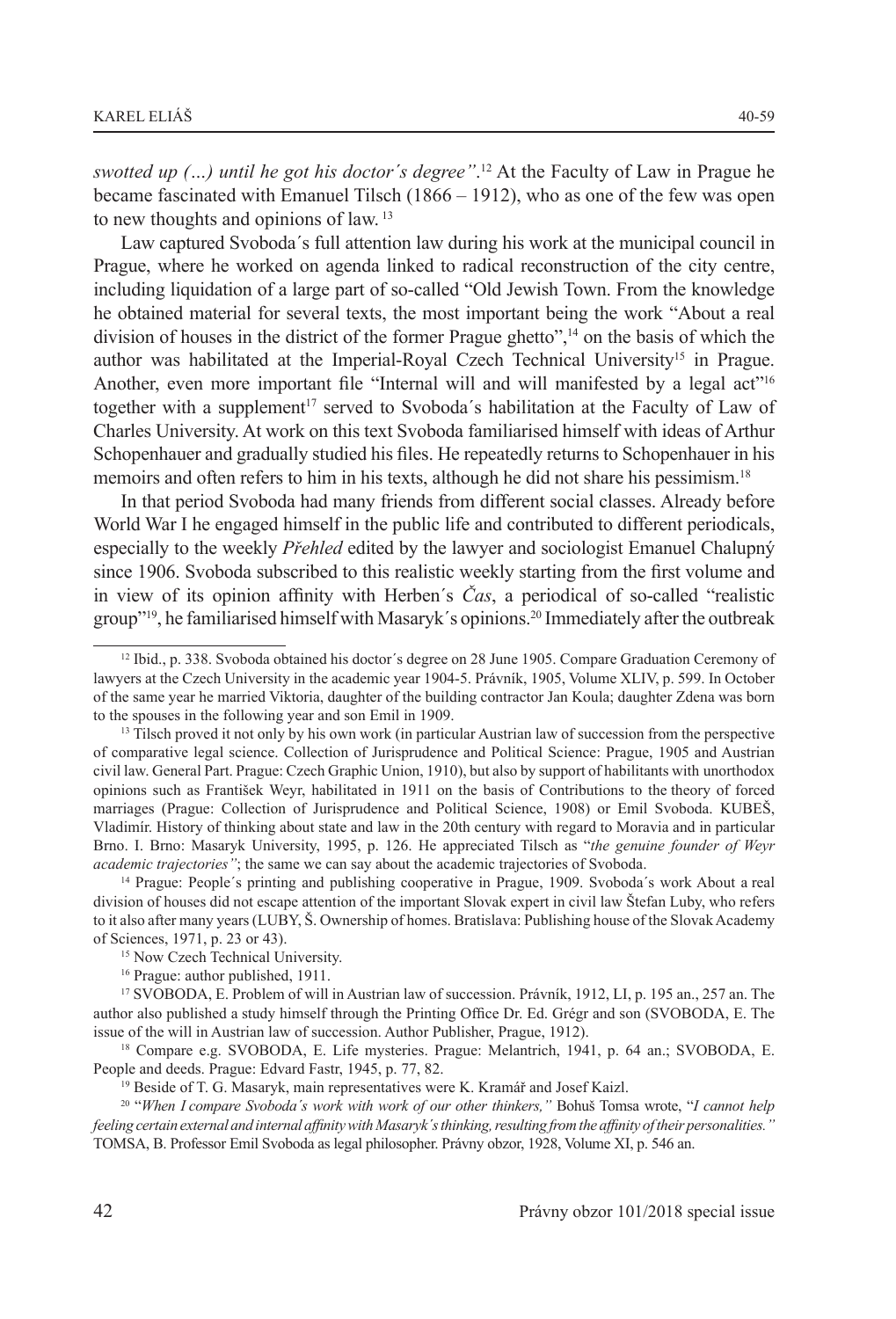of the war Svoboda was mobilized to the Galician front, but after one year he was released from military duties for health reasons. Back in Prague he engaged himself in the public life again.<sup>21</sup> He was there also on 28 October 1918, when the Republic was proclaimed. He enthusiastically worked for it to rise and prosper, although he realised that also *"slurry pushed forward"*22 to the head of the nation. Svoboda was not the only one who noticed how careerism damages the Republic.<sup>23</sup> Nevertheless he did his best to be useful for the Republic, among others by his work in favour of Comenius University. Although Svoboda´s priority was his academic career and in particular his connection with Charles University in Prague, where he was awarded professorship in 1924, he also engaged himself politically - in the national democratic party and later in the national socialist party,24 but especially in different private and public institutions with scientific, social or cultural and sportive aims. Since 1919 he had been chief editor of the just founded magazine of the Czechoslovak Notaries´ Society *České právo* for twenty years. In the period of 1919 to 1932 he worked in the respective committees that were preparing the draft civil code:  $2<sup>5</sup>$  he managed works on amendment of law of succession, after the death of professor Bruno Kafka in summer 1931 he was entrusted with agenda of family law26 and later he participated in work on the final version of the government bill of the code.<sup>27</sup>

During the 1930s Svoboda´s personal life became strained. Emil Svoboda was a cardiac and his chronic heart disease manifested itself with increasing urgency.28 His wife suffered from a mental disease and had to be permanently hospitalised. Svoboda observed the political development with growing concerns, was having difficulties in coping with the doom of the Republic, when he "*listened to its death cry from the radio"*<sup>29</sup>

<sup>24</sup> When he learned their internal life, he got disappointed of political parties. He abandoned national democracy in 1921. He considered his membership of the social democratic party, but listened to Masaryk who told him that "*he does not like to see intelligence entering the social democratic party, because it is and should stay a workers´ party"* (Once upon a time, p. 480), and became member of a party which was then called Czechoslovak socialist party (until 1926). But he gradually limited his work at the national socialists.

25 Compare SVOBODA, E. Great work is finished. České právo, 1932, Volume XIV, p. 9 an.

<sup>&</sup>lt;sup>21</sup> Among others he signed Manifest of Czech Writers, the first domestic public declaration requiring the self-determination of the Czech nation.

<sup>22</sup> Once upon a time, p. 404. 23 For example PEROUTKA, F. Diaries, letters, memories. Prague: *Lidové noviny*, 1995, p. 17, he writes: "*Unfortunately, careerism is heritage of the First Republic."* PATOČKA., J. Czech intelligence in Europe in: Our national programme. Prague: European cultural club, 1990, p. 18, he wrote about the interwar Republic in 1939 that: "*the political sense degenerated so much that policy became a kind of business".*

<sup>&</sup>lt;sup>26</sup> The fate of the bill of the civil code is well known. Maybe it is appropriate to say that after liberation of Czechoslovakia this work finally find some use, even though fragmentary – in the right of construction (Act no. 88/1947 Coll.) and in the Act no. 41/1948 Coll. on international and interregional private law and on the private law status of foreigners.

<sup>27</sup> SVOBODA, Emil. Masaryk Institute and Archives of the Academy of Sciences of the Czech Republic, Emil Svoboda Fund, carton 1, sign. Ic, inv. no. 16. Biographies.

<sup>28</sup> KNAPP, Viktor. Transformations of time. Prague: Prospektrum, 1998, p. 25, says that in 1937 (Svoboda recovered from a severe heart attack in Poděbrady) the assistant Pražák of the Civil Law Department was working on Svoboda´s obituary. To Knapp´s question whether Svoboda died he answered: "*his death is expected every day."* Svoboda himself wrote: *"In March 1937 – superstitiously waiting for death to come".*

 $29$  Once upon a time, p. 691 (also on page 1).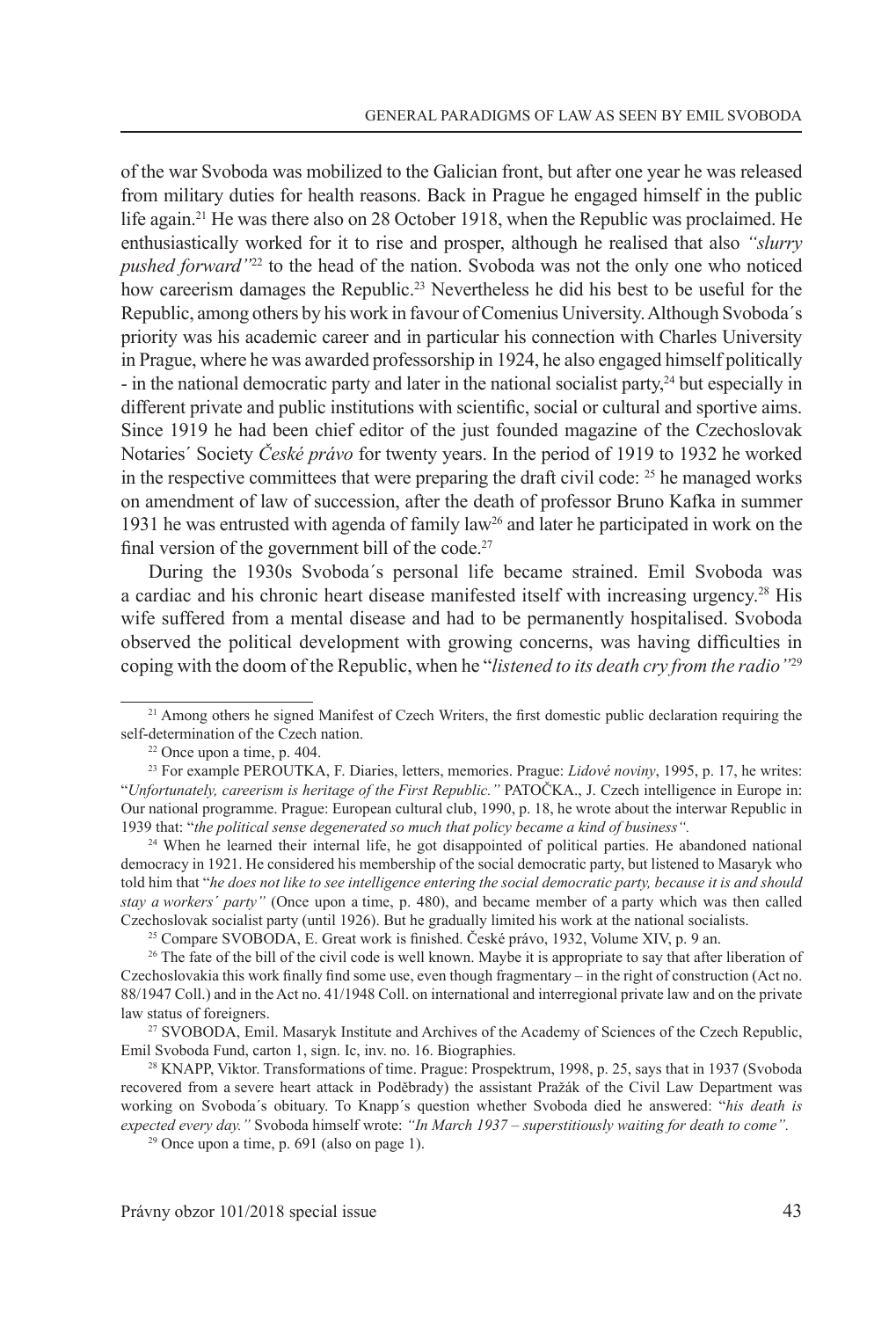The Munich Diktat and occupation of Czechoslovak border regions by the German and later Polish army coincided with his sixtieth birthday. *Právny obzor* noticed "*the gruff mockery of fate"*, which it allegedly brought to Svoboda.<sup>30</sup> He worked at the Faculty of Law until the closure of Czech universities by the Nazi occupying administration. Svoboda´s life during the "*nasty period of the Protectorate*"<sup>31</sup> was not easy. In 1940 his closest friend from the Law Academy, Romance scholar Otakar Sommer, died. In 1943 Gestapo arrested Svoboda's son.<sup>32</sup> A German army doctor with his family was forcefully moved in the Prague flat of the Svobodas.<sup>33</sup> His publication possibilities were rather limited. After the liberation of Czechoslovakia he assumed that the way to social progress and establishment of social justice was opening to the Republic. He believed in the specific Czechoslovak road to socialism proclaimed by the communist party in the election programme in 1946 and in the possibility to combine Masaryk´s humanism with the Soviet socialism. He addressed this issue in detail in one of his last books.<sup>34</sup> In 1948 he was already seriously ill. He took over the honorary doctorate from the Faculty of Philosophy of Charles University in his bed. In July he suffered another severe heart attack. Svoboda died on 20 August 1948, not living to see "*the new destruction of cultural values, new state massacre in civil wars and in social neologisms"*, 35 which he dreaded already before the war.

## **III. Svoboda´s work in Bratislava**

In the life of Emil Svoboda Bratislava appears on two occasions. Longer and more important is Svoboda´s engagement with the Faculty of Law of Comenius University. "*Strange situation*" at the Prague faculty<sup>36</sup>, the overburdening with lectures at the Technical University and elsewhere (e.g. at Social Services College, of which he was co-founder) that involved teaching of basic knowledge rather than actual scientific selfrealization, as well as creative Romanticism<sup>37</sup> finally led him to (at instigation of Otakar

<sup>30</sup> TOMSA, B. To the sixtieth birthday of university professor Dr. Emil Svoboda. Právny obzor, 1938, Volume XXI, p. 477.

<sup>31</sup> SVOBODA, Emil. The eternal issue of freedom. Prague: Edvard Fastr, 1948, p. 83.

<sup>32</sup> KRČMÁŘ, Jan. Speech over the coffin of Emil Svoboda. Právník, 1948, Volume LXXXVII, p. 244, Svoboda "*escaped apprehension by chance, because I am positive that a son was apprehended instead of a father in September 1943."* Svoboda´s son Emil survived the war. His daughter Zdena married an Italian in the interwar period and moved to Italy. Svoboda last met her in summer 1939. In autumn of the same year he also last visited his ill spouse in the mental hospital in Bohnice. Svoboda was heavily shaken by a parting, in which his wife "*was hardly held back by three nurses (…), with a handshake through the grid and with an unforgettable look in the eyes"* (Once upon a time, p. 689).

<sup>33</sup> SVOBODA, Emil. The eternal issue of freedom. Prague: Edvard Fastr, 1948, p. 44.

<sup>34</sup> SVOBODA, E. Spirit of socialism. For freedom: Prague, 1947. The book won the May Prize of Czech land in 1948 (2nd edition. For freedom: Prague, 1948; 3rd edition: Socialist Culture Club: Prague, 1950; 4th

<sup>&</sup>lt;sup>35</sup> SVOBODA, Emil. On the earth. Volná myšlenka: Prague, 1938, p. 44.

<sup>36</sup> Once upon a time, p. 460. But only at the faculty; elsewhere (p. 462) he writes: "*I was disgusted by the conduct of Prague circles, I got sick of political career (…)."*

<sup>37</sup> Ibid., p. 463.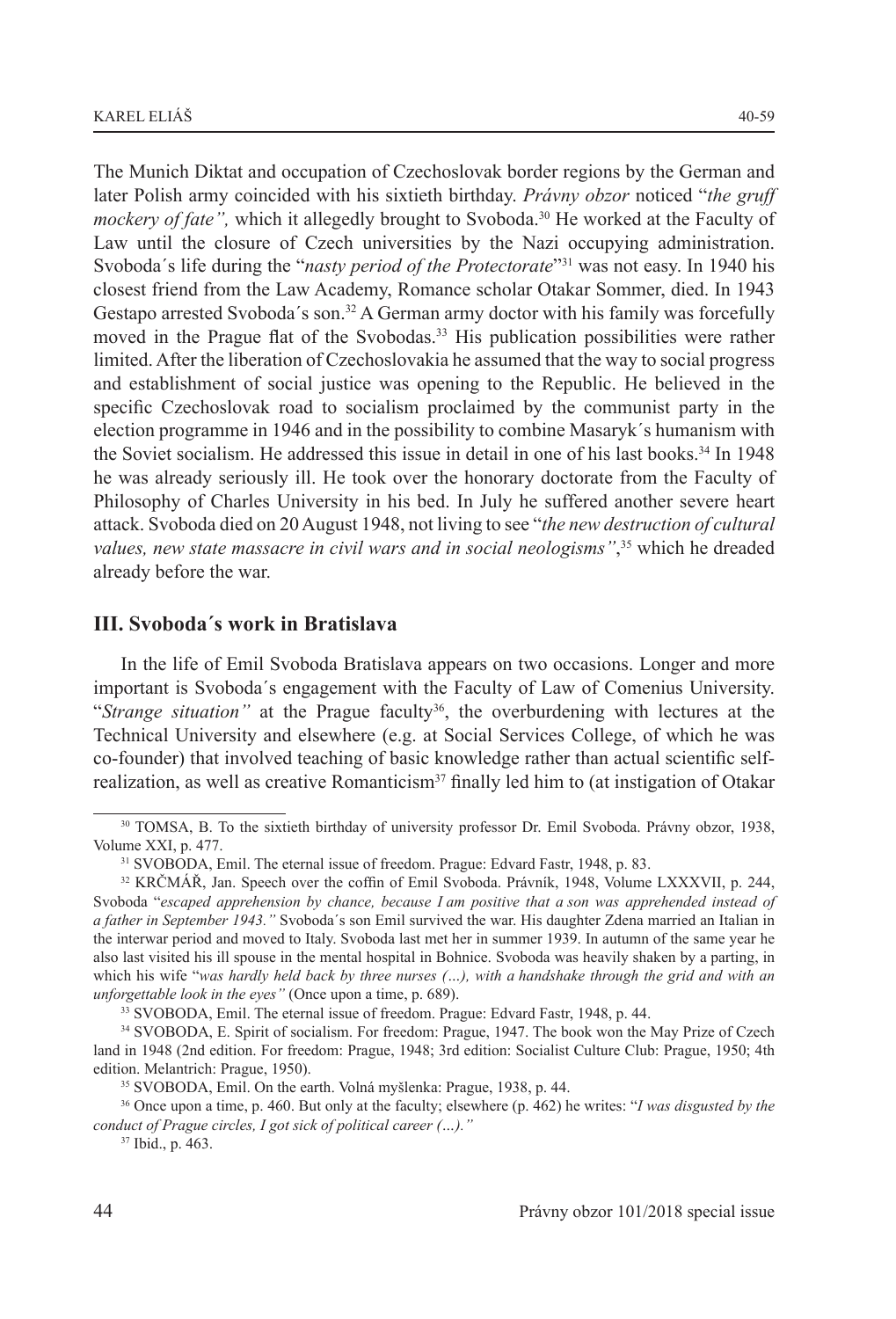Sommer, officer responsible for university matters at the Ministry of Education)<sup>38</sup> to the decision to participate in building up of Faculty of Law of Comenius University. It was established in Bratislava by Act no. 375/1919 Coll. as a Czechoslovak state university.39 Svoboda thinks back how he together with Augustín Ráth,<sup>40</sup> Karel Laštovka and Otakar Sommer "*made an oath to the minister professor Dr. Šust"* (on 4 June 1921) and became founding members of the faculty. They were followed (initially as associate professors) by Bohuš Tomsa and Jan Vážný, and after a year by Richard Horn. <sup>41</sup> In a situation where he was the only Slovak in the forming teaching staff of the Faculty of Law in Bratislava, A. Ráth logically became the first dean of the faculty.<sup>42</sup>

In that period Svoboda had several books and many essays on his account. Since 1919 he had been full professor of Czech Technical University (in 1920/1921 also its dean), and from the teaching staff of the Bratislava faculty he was first to be habilitated at the Faculty of Law in Prague.<sup>43</sup> Before moving to Bratislava he tried to achieve full professorship at the university in Prague, but Krčmář, who had the main say in this area, did not comply with his wishes.<sup>44</sup> Svoboda was displeased and believed that he moved to Slovakia with a "*stigma of incompetence for working as professor in Prague."*45 It

42 Ráth was soon afterwards elected the president of Comenius University and replaced by Karel Laštovka. Ráth became dean of the Faculty of Law two more times (1923/1924 and 1927/1928).

<sup>43</sup> Svoboda was habilitated in 1912, Sommer in 1913, Ráth, Tomsa and Vážný in 1920, Laštovka and Horna in 1921. But Svoboda was not the oldest member of the teaching staff; Ráth was five years and Laštovka less than two years older than Svoboda.

<sup>44</sup> KRČMÁŘ, J. Memoirs. Volumes II. – III. Prague – Pelhřimov: Faculty of Philosophy of Charles University, 2007, p. 226 an. Krčmář had long objected Svoboda´s different personality, his approach of law based on Tilsch´s approach (Krčmář saw his authorities in Randa and Stupecký) and did not doubt that Svoboda would never become his supporter or even pursuer. Therefore he did not take great pains to support Svoboda´s appointment as professor. (About the relationship of both civil lawyers e.g. KUKLÍK, J. Professor Jan Krčmář. Forgotten personality of Prague civil law science. Prague: Charles University – Prague Association of the Czech Lawyers´ Society, 2008, p. 72.) Svoboda laid it up against Krčmář. Svoboda still had not forgotten how Krčmář obstructed his habilitation and held grievance that nobody took into account the fact that he taught civil law at the Prague Faculty (especially in years 1919 and 1921, when Krčmář was engaged as expert of the Czechoslovak team, in particular for negotiations of international peace treaties), alone (Once upon a time, p. 465). He regarded it as injustice on the part of Krčmář (Ibid., p. 471) and compared it with Krčmář´s support of Ráth habilitation, which took place in 1920 on the basis of a study Publisher 14 years ago. 45 Once upon a time, p. 465.

<sup>38</sup> Ibid., p. 462. To Sommer´s work at the Ministry of Education and National Awareness see also BOHÁČEK, M. Otakar Sommer. Prague: Czech Academy of Sciences and Arts, 1949, p. 27.

<sup>&</sup>lt;sup>39</sup> Comenius University won its name by Government Regulation 595/1919 Coll. The Government decided about foundation of the Faculty of Law by its Regulation no. 276/1921 Coll.

<sup>40</sup> Ráth had been the Section Head of the Ministry of Unification of Law and Organisation of Administration in the Czechoslovak Republic (Act no. 431/1919 Coll.) since 1920; compare e.g. the paper RÁTH, A. Unification. Právník, 1920, Volume LIX, p. 153 an., 193 an. He was habilitated at the Faculty of Law of Charles University in Prague thanks to effort of J. Krčmář on the basis of the essay RÁTH, A. Rights between a man and a woman in Hungary. Collection of Jurisprudence and Political Science, 1906, Volume VI, p. 167 an., 354 an.

<sup>41</sup> Once upon a time, p. 463. The named four lawyers were appointed full professors of Comenius University by a decree of the President Masaryk of 20 May 1921. BEŇA, J. History of the Faculty of Law of Comenius University in Bratislava in: BLAHO, P. – VLKOVÁ, E. (eds.) Lawyers at Comenius University in Bratislava. Seventy-five years of the Faculty of Law of UK (1921 – 1996). Publishing Department Bratislava: PF UK, 1996 p. 26.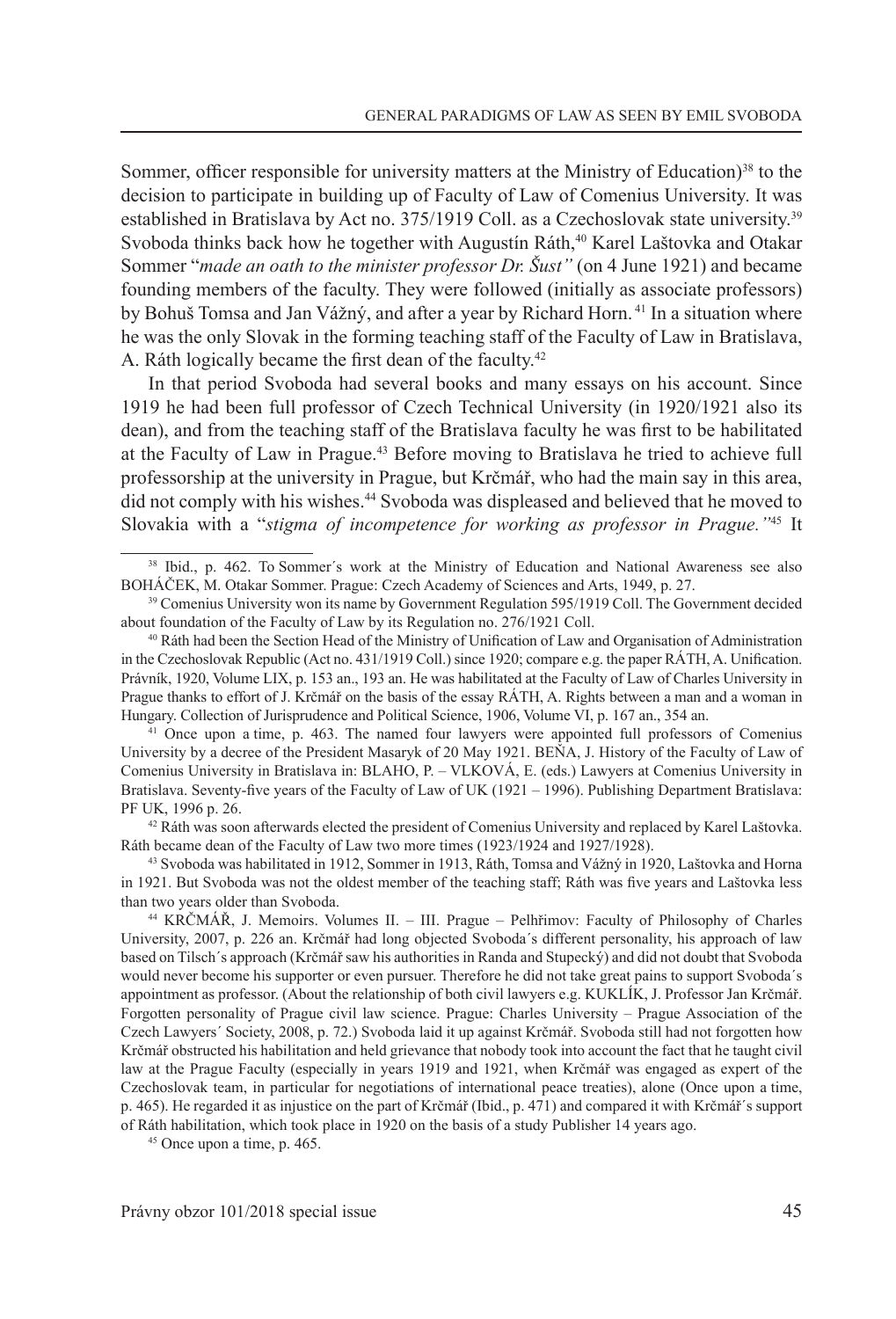undoubtedly affected feelings with which he started to work in Bratislava, all the more so that the forming faculty was regarded in Prague with little respect.<sup>46</sup> At the faculty he "*contributed to the founding efforts and gave lectures of civil law"*, <sup>47</sup> but he did not become used to the Slovak environment.

Svoboda´s teaching at the Faculty of Law in Bratislava started 24 October 1921 by lectures for the academic year 1921/1922. Previously Svoboda attended a meeting of the teaching staff and was elected vice-dean of the faculty on 22 June 1921.<sup>48</sup> He initially took his mission in favour of Slovak university education as a temporary matter. For personal reasons he waived professorship at Bratislava faculty by a letter dated 15 November 1921 (he was expected to teach there from the start of the summer term 1922) explaining that he continued his relationship with Czech Technical University in Prague, where he still worked as a professor. The Ministry of Education acknowledge the letter and entrusted Svoboda with lectures in Bratislava for compensation of CZK 2000,- per term.49 Otakar Sommer confirms that "*Svoboda, having refused the professorial chair of civil law at our university, nevertheless did not hesitate to commute to the faculty for years. He helped us in the most critical period (…), when everything was only formed at our faculty."50* Svoboda still worked at the Faculty of Law in Bratislava in the academic year 1922/1923 and then, after being called to Charles University in Prague as professor in 1924, he helped in Bratislava as a substitute teacher for some time.<sup>51</sup>

Svoboda was in a difficult situation. He did not want to move to Bratislava, because he wanted to provide the best Czech education for his adolescent children, which they would not get in Slovakia; moreover by moving to Bratislava he would lose the authorization for *veniae docendi* at the Prague university, let alone the problems with finding of adequate home in Bratislava. He commuted to this city by overcrowded thirdclass train, and when coming back home he was very exhausted by travelling.<sup>52</sup> He felt

<sup>46</sup> Compare VANĚČEK, V. Czech jurisprudence in the period of capitalism. Prague: NČSAV, 1953, p. 161 an. or KNAPP, Viktor. Transformations of time. Prague: Prospektrum, 1998, p. 19 an. If people at the Faculty of Law in Brno resented the effort of Prague lawyers to show "*primacy of general scientific reputation"* and "*condescending indulgence"* (WEYR, F. Memoirs. 2. Under the Republic. Brno: Atlantis, 2001, p. 41), the academic community in Bratislava undoubtedly had the same feelings.

<sup>47</sup> SVOBODA, Emil. Masaryk Institute and Archives of the Academy of Sciences of the Czech Republic, Emil Svoboda Fund, carton 1, sign. Ic, inv. no. 16. Biographies.

<sup>48</sup> I thank to doc. JUDr. Jozef Vozár, Ph.D. for information concerning AUK in Bratislava, Fund of the Faculty of Law of UK, minutes of the meeting of the teaching staff of the Faculty of Law of UK of 22 June 1921,<br><sup>49</sup> Once upon a time, p. 470 an.<br><sup>50</sup> SOMMER, O. Emil Svoboda. Medallion to the fiftieth birthday. Právny obzor, 1928

<sup>&</sup>lt;sup>51</sup> Documents in the Archives of Comenius University (in particular AUK in Bratislava: Fund of RUK, personnel department, reg. No. BII/2, personal file of Emil Svoboda, šk. 176; Fund of the Faculty of Law of UK, minutes of the meeting of the teaching staff of the Faculty of Law of UK, academic year 1921/1922) prove that Svoboda wanted terminate his work in Bratislava already in the end of January 1922, but at request of the teaching staff he postponed his resignation. According to resolutions of the teaching staff sent by the dean Augustin Ráth to Svoboda on 21 May 1924 the latter should have supplied lectures from civil law still in the academic year 1924/1925. In the end of the academic year 1925/1926 Svoboda terminated these activities, too. I thank to doc. JUDr. Jozef Vozár, Ph.D. for providing me with this information.

<sup>&</sup>lt;sup>52</sup> Once upon a time, on page 468 an. he writes about *"awful travels by train (08:00 AM – 03:00 PM express train, 03:30 – 06:00 PM lecture, 08:00 – 10.00 AM lecture, till noon examinations and 02:00 – 09:30*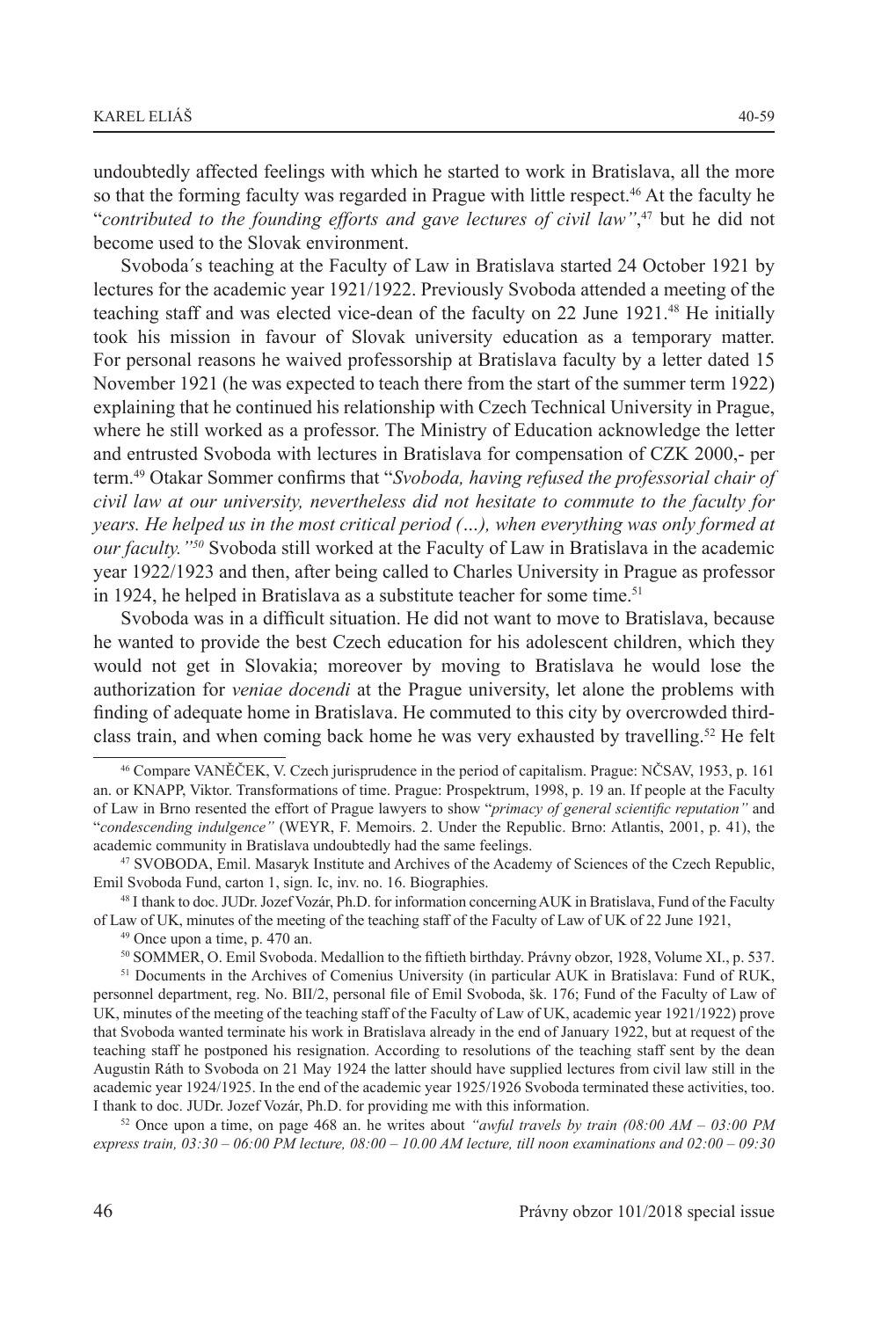(together with a few other Czech intellectuals commuting from Prague to Brno or Bratislava) as one of the "*Flying Dutchmen"*, 53 although travelling between Prague and Bratislava also had some bright sides.<sup>54</sup>

But the social and cultural misunderstanding was the most serious problem. Svoboda came to Bratislava full of romantic idealism, devoted to the Masaryk´s Czechoslovak state and to the interests of the republic; moreover he refused the Catholic Church and was a convinced libertine,<sup>55</sup> so when his optimism clashed with the Slovak reality it was really hard on him. Svoboda was annoyed about treatment of Czechs by some Slovaks. He was infuriated when he heard students at the Faculty of Law speaking Hungarian. He was disappointed when Czechs in Bratislava had invited their Slovak colleagues to a common party – "*Czechs came to the party to the last man; from Slovaks nobody came.* "<sup>56</sup> In his memoirs written during the Protectorate<sup>57</sup> with the idea that maybe no one would read them, he reacts to the described situation exaltedly, but simultaneously concedes: *"However I add a question mark to these sentences. It is my subjective opinion; I had not time to properly verify my assertions."*58 In this context it is a mystery that Svoboda addresses in his memoirs extremely critical words to the personality of Augustín Ráth, whose sociological-philosophic approach to law could not have been alien to Svoboda and whose condemnation of anti-Czech propaganda are sufficiently known.<sup>59</sup> Ráth´s publication activity cannot be compared with work of Krčmář, Sedláček or Svoboda;<sup>60</sup> nevertheless it remains a fact that Ráth is by right regarded, together with Fajnor and Záturecký, as a founder of Slovak expertise in civil law. We also must take into account Ráth´s organisational and managerial skills that he used among others in favour of Comenius University and its Faculty of Law.

However Emil Svoboda kept his bad mood reflecting his explosive temper<sup>61</sup> for himself and outwardly behaved as a professional. He thinks back to the students attending lectures from civil law, who understood and liked him.62 Svoboda tried to teach legal

*PM express to Prague").* On page 470 he writes: "*I suffered from fatigue, stench and vibrations. It was a real 'sea-sickness' and many times I simply was at a loss."*

53 Ibid., p. 469.

54 Thereto CHALOUPECKÝ, V. Bratislava express train. In: BOHÁČEK, Miroslav (ed.). Otakar Sommer. Turnov: Müller et al., 1941, p. 243 an.

<sup>55</sup> Svoboda was an active member of the Czech section of the Volná myšlenka, a society oriented among others anticlerically, already in the period of Habsburg Monarchy. In 1919 he joined the Masonic movement.

56 Once upon a time, p. 468.

57 Once upon a time, p. 15.

58 Ibid., p. 469.

59 BEŇA, J. in SKŘEJPKOVÁ, P. Anthology of Czechoslovak legal science in the interwar period (1918 – 1938). Prague: Linde Prague, 2009, p. 296. Compare e.g. Ráth´s presidential speech of 21 March 1922 in VOZÁR, J. Important Slovak lawyers from the region of Liptov. Bratislava: Veda, 2016, p. 62 an.

60 Compare KNAPP, Viktor. Transformations of time. Prague: Prospektrum, 1998, p. 19.

<sup>61</sup> KRČMÁŘ, J. Memoirs. Volumes II. – III. Prague – Pelhřimov: Faculty of Philosophy of Charles University 2007, p. 227. Svoboda realised his touchiness "*that tempted me to misinterpret, sometimes with tragic seriousness, fully random, unintended and petty remarks. It caused me much pain and to other people so much injustice that I would eat humble pie in public if I could assume that people know about it."*  Once upon a time, p. 19.

62 Once upon a time, p. 467.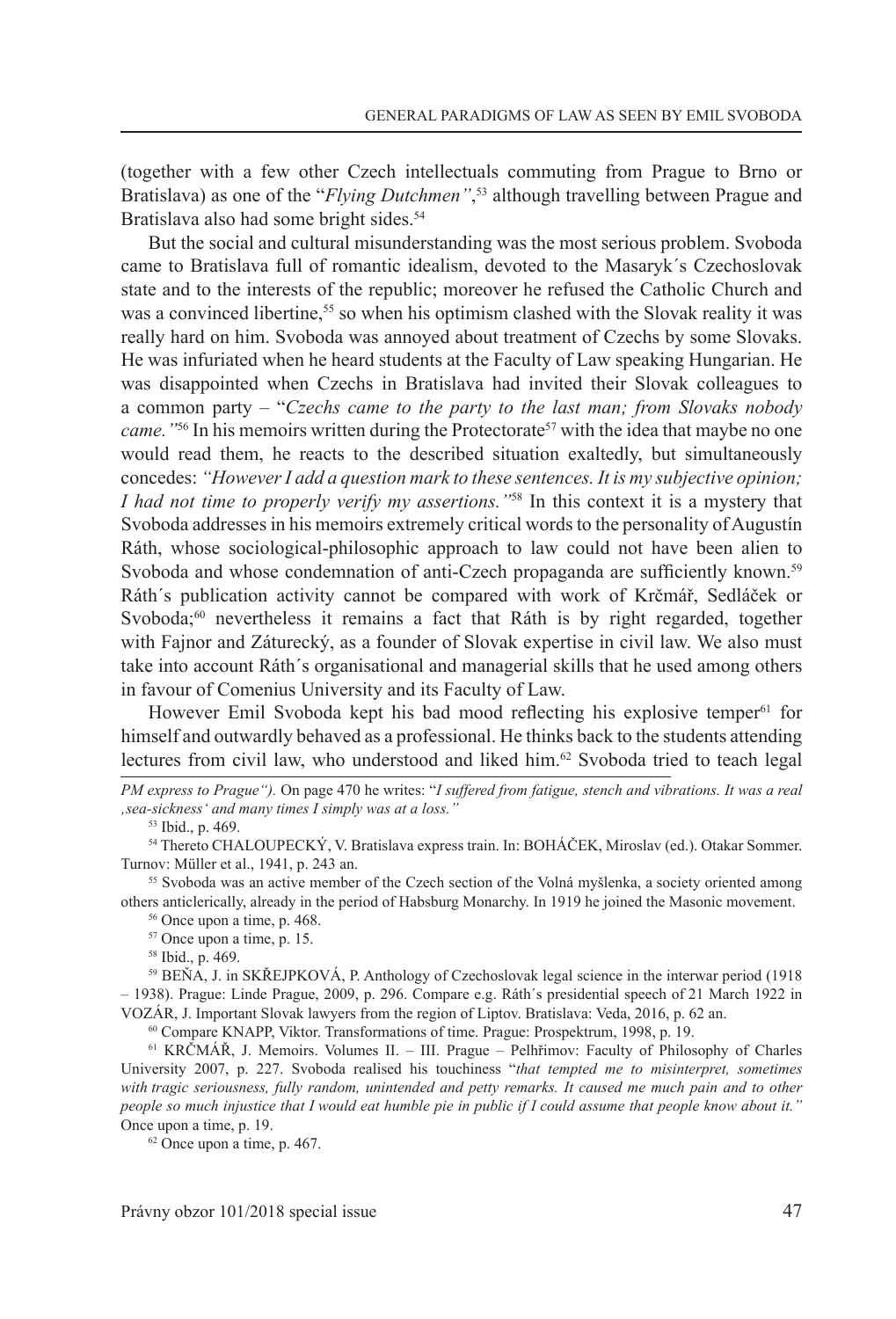science "*so as not to discourage the students by its dryness and schematic character and to arouse their interest"*. <sup>63</sup> After many years he met a group of graduates, whom he taught in Bratislava, who *"thanked to me for kindness and justice, with which I treated not only Slovaks, but also Hungarians and Jews."*<sup>64</sup> Finally Svoboda evaluated his work at the Comenius University by conciliatory words: "*Now I do not regret that decision, because the joy from work and friendship of good people in Bratislava brought me so much joy that I forgot even the fatigue from exhausting travels and disappointment, when* 

*I realized the fateful necessity to leave my workplace in Bratislava."*<sup>65</sup>

But Emil Svoboda came again to Bratislava – to the 3rd Czechoslovak Lawyers´ Congress, held on 12 to 13 October 1930 under the auspices of the President Masaryk and under the presidency of Vladimír Fajnor.<sup>66</sup> Svoboda participated in this congress as a reporter of the 1st scientific division for civil law. On 12 October he presented there the main paper to the topic How to face the harmful fragmentation of farms.<sup>67</sup>

#### **IV. Svoboda´s concept of law**

Svoboda´s scientific heritage remained "*fully fragmented"*. <sup>68</sup> During his life he wrote approximately forty-five books with different number of pages; he also contributed to collective works such as Otto´s Business Dictionary, Masaryk´s Encyclopaedia, Rouček´s and Sedláček´s Comment to the Civil Code or Dictionary of Czechoslovak Public Law, as well as to the tributes to several important professors – and hardly anyone could trace all his contributions published in specialised and popular periodicals and in the daily press. To find and study all works written by Emil Svoboda is beyond strength of a single person. Nevertheless the relatively extensive fundus of Svoboda´s literary production, that I have read, in my opinion allows me to summarise his basic views of law, its sense and functions.

Otakar Sommer wrote about Svoboda: "*he escapes common literary criticism. He escapes it at his literary work, with which criticism is, so to say, at its wits´ end."*<sup>69</sup>

I would say that it has three causes. The first is that Svoboda´s literary work does not have purely "legal character". He expressed his opinions to many issues, often beyond

<sup>67</sup> Svoboda addressed this issue in early 1920s, when as an expert of the national democratic party at the National Assembly he significantly influence the form of Act no. 13/1921 Coll. On renewal of small agricultural leasehold contracts, and then also in terms of the rights in rem and law of succession. Compare also Reports of the Third Czechoslovak Lawyers´ Congress in Bratislava in 1930. Congress published: Trnava, p. 16 an., of the minutes of meetings of the 1st scientific division on civil law, held on 12 and 13 October 1930.

<sup>68</sup> VANĚČEK, V. Czech law jurisprudence under capitalism. Prague: NČSAV, 1953, p. 163.

69 SOMMER, O. Emil Svoboda. Medallion to the fiftieth birthday. Právny obzor, 1928, Volume, XI., p. 537.

<sup>63</sup> Ibid., p. 339; Svoboda adopted the rule: "*Do not make a camel drink when it is not thirsty."*

<sup>64</sup> Once upon a time, p. 472.

<sup>65</sup> In commemoration. In: BOHÁČEK, Miroslav (ed.). Otakar Sommer. Turnov: Müller et al., 1941, p. 268.

<sup>66</sup> During Fajnor´s habilitation at the Comenius University Svoboda together with Ráth and Laštovka was a member of the habilitation commission. Compare VOZÁR, J. Important Slovak lawyers: Vladimír Fajnor. Bratislava: Veda, 2017, p. 77. Ibid. On page 101 an. there is also a detailed description of the congress which was "*an international event of such extent that now we cannot even imagine a law organisation that would be able to organise such an extensive event."*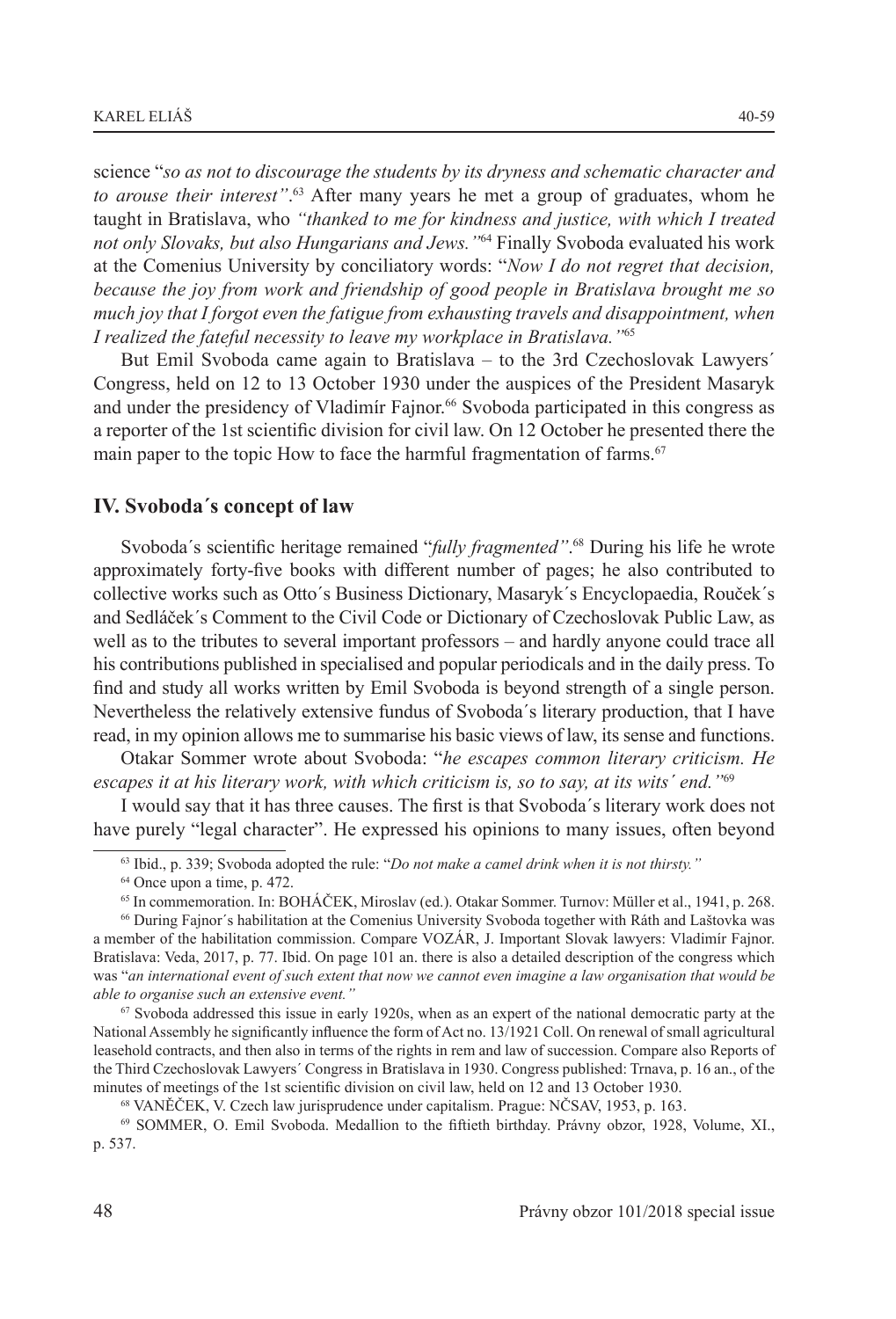his branch of law – a half of his works published independently are mainly essays about life, society and interpersonal relations. About books such as Utopia (1922), The Path (1924), Lights in the Distance (1927), On a High Mountain (1934), Life Mysteries (1941) or The Search (1946) few people would say that they were written by a professor of civil law, and even fewer would expect to learn from them something about law. However, Svoboda was also criticised for *"getting too much distracted by literary works that have nothing or very little in common with legal stuff."*70 The second cause is that Svoboda created his legal works differently from the method commonly used at the Faculty of Law in Prague: he worked "*with all the apparatus*"<sup>71</sup> reflected in the footnotes or otherwise taken into account. Svoboda refused to organise *"a sort of repetitorium of literature (...) about the subject of work to be written*<sup>772</sup> before writing about a particular legal issue. Many of his works do not miss the footnote apparatus at all; they contain at most the list of basic literature about the topic in the end. In Ethical and social basis of civil law<sup>73</sup> the author used a single footnote; in the text he refers to Fyodor Mikhailovich Dostoevsky (three times), to Lev Nikolayevich Tolstoy (twice), to Vselovod Mikhailovich Garshin (once), and only in the final list he refers to fifteen law books. Svoboda also had to face objections that "*it is not scientific to illustrate the struggle for an idea by all kinds of examples from the everyday life" (…) Drop either examples – or the godly attribute "scientific"."*<sup>74</sup> Svoboda used examples from life, case-law and literary descriptions in his work on a regular basis; he believed that they say a lot about the effects, function and possibilities of law. He believed that life was a touchstone of law. His work was marked by the need to make law accessible to the students at the Technical University: "*I could not afford to use verbal knots to which the students finally get used and which finally becomes a habitual phenomenon, or even a criterion of actual science. I do not believe there is a thing in the world that could not be said briefly and clearly."*75 A special chapter is the way of Svoboda´s literary expression. Svoboda was a master stylist and knew that "*mother language and delivery were my bright side."*<sup>76</sup> I can hardly imagine another professor at the faculty of law able to write in public for example: "*There is no actual creative work without erotic ecstasy."*<sup>77</sup>

By all this – the way in which Emil Svoboda understood and wrote about law – he escaped the *"traditional scheme of a legal dogmatist"*. <sup>78</sup> We must understand that in the period when Svoboda entered the territory of legal science, the tradition of the Romanicist historical law school rules at the Faculty of Law of Charles University "*as a frozen* 

<sup>&</sup>lt;sup>70</sup> KRČMÁŘ, J. Memoirs. Volumes II – III. Prague – Pelhřimov: Faculty of Philosophy of Charles University, 2007, p. 227.

 $71$  Once upon a time, p. 461.

<sup>72</sup> SVOBODA, E. Internal will and will manifested by a legal act. Prague: author published, 1911, p. 4.

<sup>73</sup> SVOBODA, E. Ethical and social basis of civil law. Prague: Melantrich [1923].

<sup>74</sup> SVOBODA, E. Life mysteries. Melantrich: Prague, 1941, p. 38.

<sup>75</sup> Once upon a time, p. 335.

<sup>76</sup> SVOBODA, E. On the earth. Prague: Volná myšlenka, 1938, p. 172.

<sup>77</sup> SVOBODA, E. Dual love. Prague: Emporium, 1935, p. 31.

<sup>78</sup> TOMSA, Bohuš. Theory of legal sciences. Všehrd: Prague, 1946, p. 114.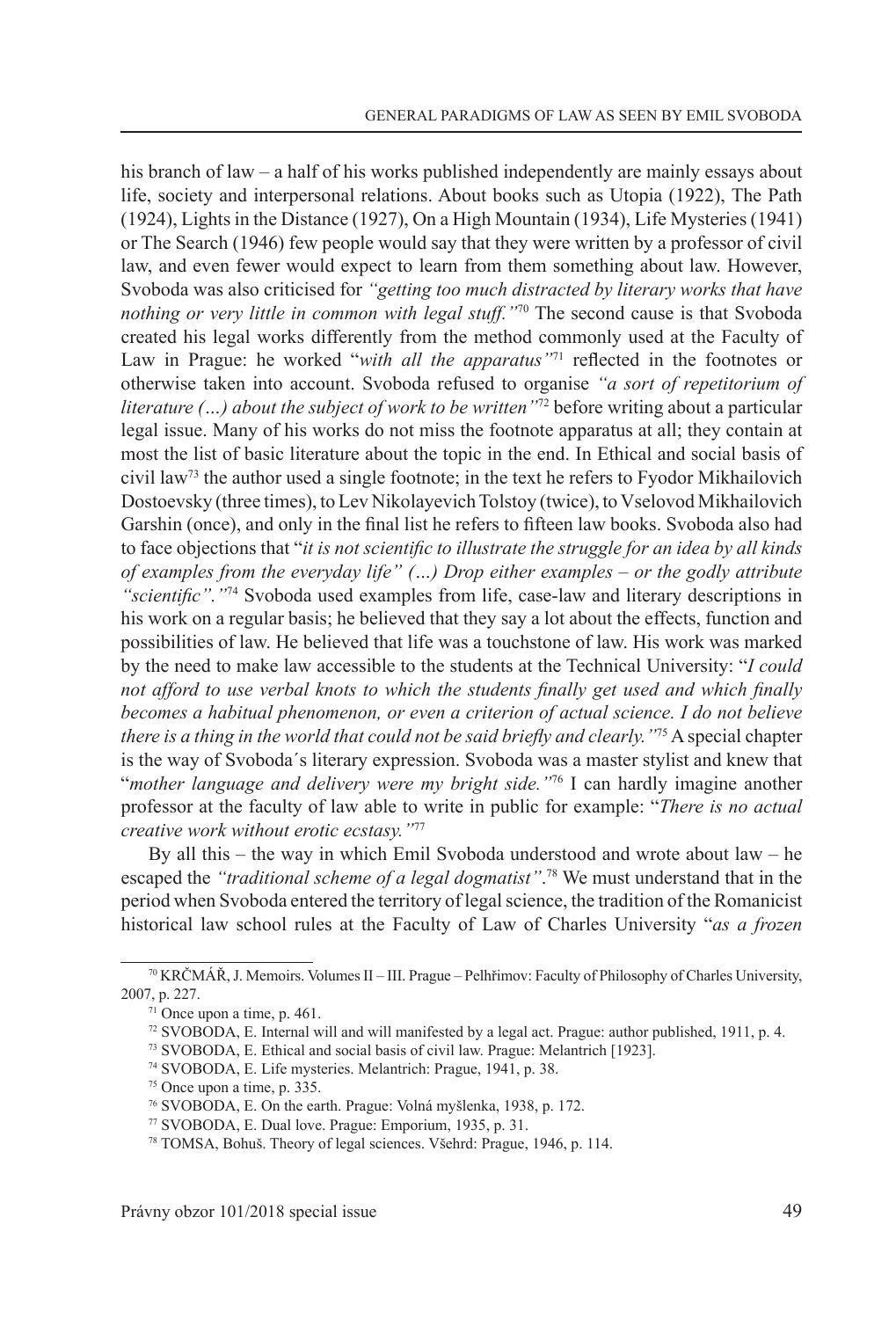*fountain."*79 (Some professors, soon unjustly forgotten, cautiously pointed out to the existence of schools of thought that view law differently.80) It was a period *"when positivism covered by its cold shroud the philosophy of law and turned scientific work to strict dogmatism"*. <sup>81</sup> And in this environment enters a man of thirty-three, with rather different temperament and approach, who already at the first examination<sup>82</sup> interprets *communio pro diviso* as a legal institute not only in the historical law context (however forgetting to start with Roman law, as it was – and sometimes still is – a custom), but also in the social, cultural, urbanism and technical context. And he is not afraid to write about "*a legion of the big-city landless"*, "*harsh dusk in narrow streets"*, condition of roofs of many buildings in the Jewish ghetto, "*that star constellations could be studied through holes that time ravaged in them"* and to draw "*a drastic picture of all deficiencies"* of the institute, at which the inadequate regulation under the rule of Josef II founded a *"pathological aspect"*, and when it developed, the legislator chose *"prohibition instead of a reform."* <sup>83</sup> The plastic description of all deficiencies and problems did not lead the author to reject the possibility of dividing town houses into real parts. On the contrary, accepting that "*an ideal – to own a piece of property – hovers over a crowd of the dependent ones, exposed to the game of chance and movement of prices of homes"*<sup>84</sup>*,* he stressed that legal regulation should accommodate the life needs and change the division of houses, taking into consideration the situation in big cities.85 The collection of Svoboda´s early works accurately reflects the author´s approach to addressing of particular issues. He used a similar approach to the evaluation of the general ones.

When a lawyer thinks about law he tries to define it (lawyers – and many legislators – are obsessed by definitions) and usually fails.<sup>86</sup> But Svoboda´s thoughts were guided in particular by Kant´s thought: "*If we could not do anything with any term before having defined it, all the philosophizing would be in a bad way."*<sup>87</sup> Svoboda "*recognised the troublesome nature of a definition (especially in legislative works).*<sup>88</sup> At the very

80 In particular TRAKAL, J. Main directions of the newer legal and state philosophy. Prague: Fr. Řivnáč, 1885, then also HANEL, J. J. General legal and political science. Prague: J. Otto, 1909, p. 64 an.

<sup>81</sup> SVOBODA, E. An individual and society. Prague: Volná myšlenka, 1924, p. 125.

82 SVOBODA, E. The decline and the end of the Prague ghetto. Obzor národohospodársky, 1907, XII, p. 209 an.; SVOBODA, E. About a real division of houses in the district of the former Prague ghetto. People´s printing and publishing cooperative in Prague: Prague, 1909; SVOBODA, E. Some views of economic and social consequences of improvement of the district Josefov. Obzor národohospodářský, 1910, XV, p. 113 an., 161 an.; SVOBODA, E. About the legal nature of Prague underpasses and archways. Správní obzor. 1910, II, p. 173 an. (Svoboda published this work also his individual publication in the same year.)

<sup>83</sup> SVOBODA, E. About a real division of houses in the district of the former Prague ghetto. People´s printing and publishing cooperative in Prague: Prague, 1909 p. 6, 7, 35, 85, 87, 101.

<sup>84</sup> Ibid., p. 4.

85 As it is known, also thanks to Štefan Luby´s continuous effort this possibility of legal regulation became a reality after several decades. Compare e.g. LUBY, Š. System of private ownership of homes in socialist countries. Právník, 1964, Volume CIII, p. 635 an.

<sup>86</sup> Almost nothing changed in this area since the Kant´s period. "*Lawyers still try to find their own definition of law."* KANT, I. Critique of Pure Reason. Prague: Oikonmenh, 2001, p. 441, note 326.

88 SVOBODA, E. Life mysteries. Prague: Melantrich, 1941, p. 41.

<sup>79</sup> Once upon a time, p. 152.

<sup>87</sup> Ibid.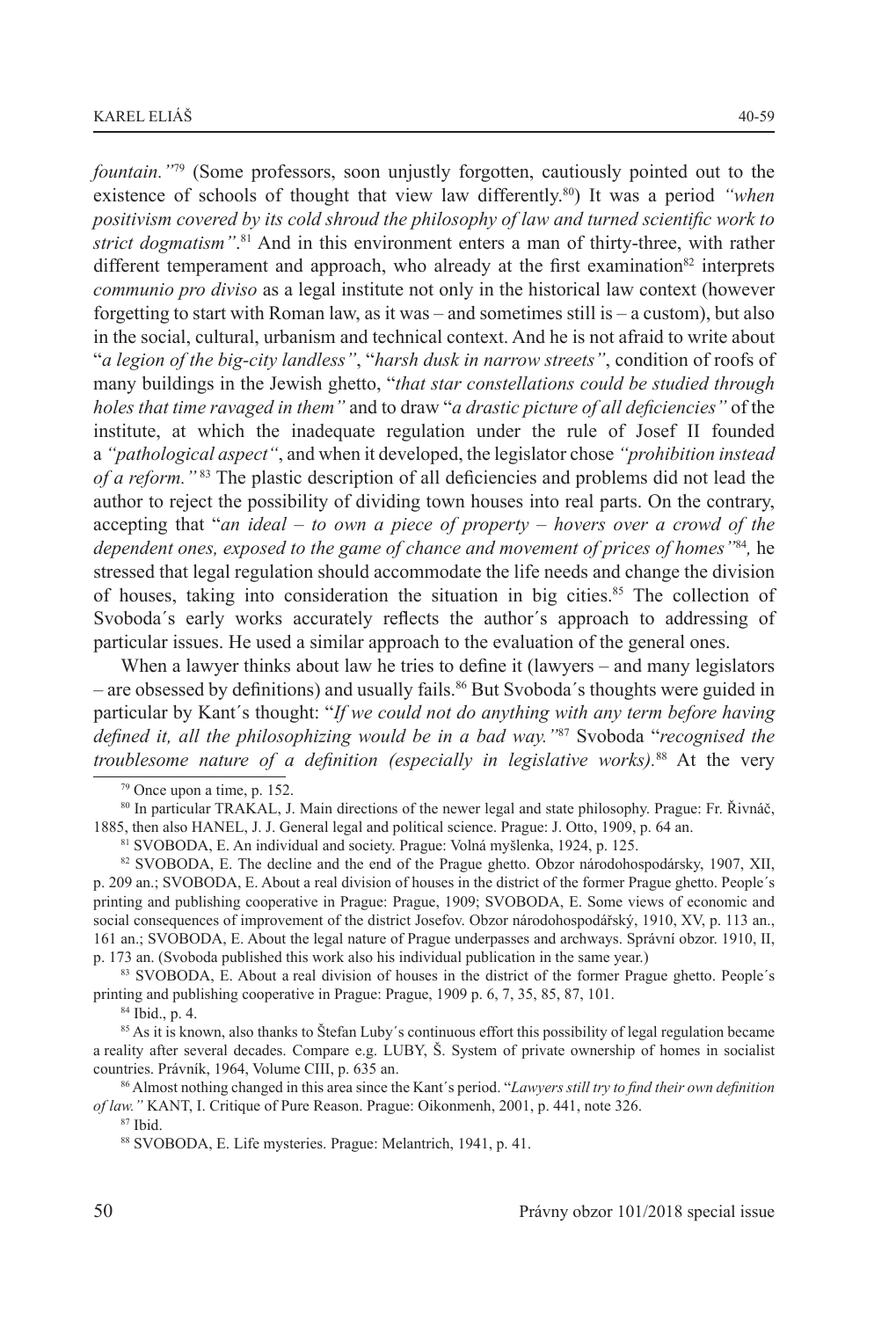beginning of his academic career he pointed out that *"interpretation of a legal term could be started (…) by putting a definition at the beginning and then explain it by an analysis. However this method is linked to serious risks. You can namely never draw from a definition more than you have put in it before. (…) Moreover, if we base a thought construction on a thesis, which was created by abstraction, we can easily lose contact with facts of the life."*89 Elsewhere he writes: "*I do not intend to search for a philosophical definition of law. I take it into account as it manifests itself in the present, how it functions and where it goes. I would be satisfied also with a formal definition that law is what is regarded as law in the state."*90 Svoboda realised that *"also law contains a kind of divergence between its living and the written form"* and that this divergence "*is significant and obvious in many points"*. 91 Svoboda notices this divergence but does not exaggerate its importance.92 Legal life, i.e. "*the sum of economic and social relations between people, observed from the view of law"*, 93 sometimes diverges from law. It may occur due to an error in law, but it also occurs due to the development of life, while codified law is a conservative element. This gap can be bridged, if law chooses abstract formulations, by which the legislator will define "*guidelines (…) in the interest of legal certainty"*. 94 The legislator should "*look at life from certain height where it is not disturbed by the details of everyday bustle"* and to create "*abstracted legal norms unlike casuistic rules that will descend into the stream of life and codify more or less fully the decision of common cases."*<sup>95</sup> It will allow the judge – to whom "*the whole burden of responsibility will be transferred"*96 – to adapt written law to the life pursuant to the legislator´s intentions. "*Only certain words, certain places remain flexible so that the legal rule better adheres to the life and longer defies the time."*<sup>97</sup> Svoboda repeatedly highlighted that "*no casuistry can exhaust the possibilities brought by the surf of life"*. 98 The legislator must "*imagine and fully understand how the rule from paper enters in life and functions there, on the hot soil, where thinking and feeling people live instead of constructed zombies. (…) Literature, even printed in a collection of laws, can do somersaults – but life cannot."*<sup>99</sup> If law meets resistance of social and economic forces it cannot win. Of course, the lifespan of law depends on its enforceability, but even more it depends on whether the

<sup>89</sup> SVOBODA, E. About the conceptual basis of law. (Inaugural lecture at Czech Technical University in Prague.) Přehled, 1913, Volume XIII, no. 9, p. 157.

<sup>90</sup> SVOBODA, E. Reflections on law, ethics and religion. Prague: *Český čtenář*, 1920, p. 17.

<sup>91</sup> SVOBODA, E. Internal will and will manifested by a legal act. Prague: author published, 1911, p. 8.

<sup>92</sup> Ibid., p. 12: "*But it would be an unmistakeable error to generalise this phenomenon (…)."*

<sup>93</sup> Ibid., p. 10.

<sup>94</sup> Ibid., p. 14.

<sup>95</sup> Ibid., p. 13.

<sup>96</sup> SVOBODA, E. The path. Prague: Volná myšlenka, 1924, p. 150.

<sup>97</sup> SVOBODA, E. Reflections on law, ethics and religion. Prague: Český čtenář, 1920, p. 42 an. The idea that "*a material, in which a judge will find a fully explicit decision of each case, could be casuistically tolerated in law",* was designated by Svoboda as "*utopian"* SVOBODA, E. Internal will and will manifested by a legal act. Prague: author published, 1911, p. 13.

<sup>98</sup> SVOBODA, E. To the issue of ethics and law. České právo, 1932, Volume XIV., p. 51.

<sup>99</sup> SVOBODA, E. Defences and attacks. Prague: Al. Srdce, 1926, p. 21.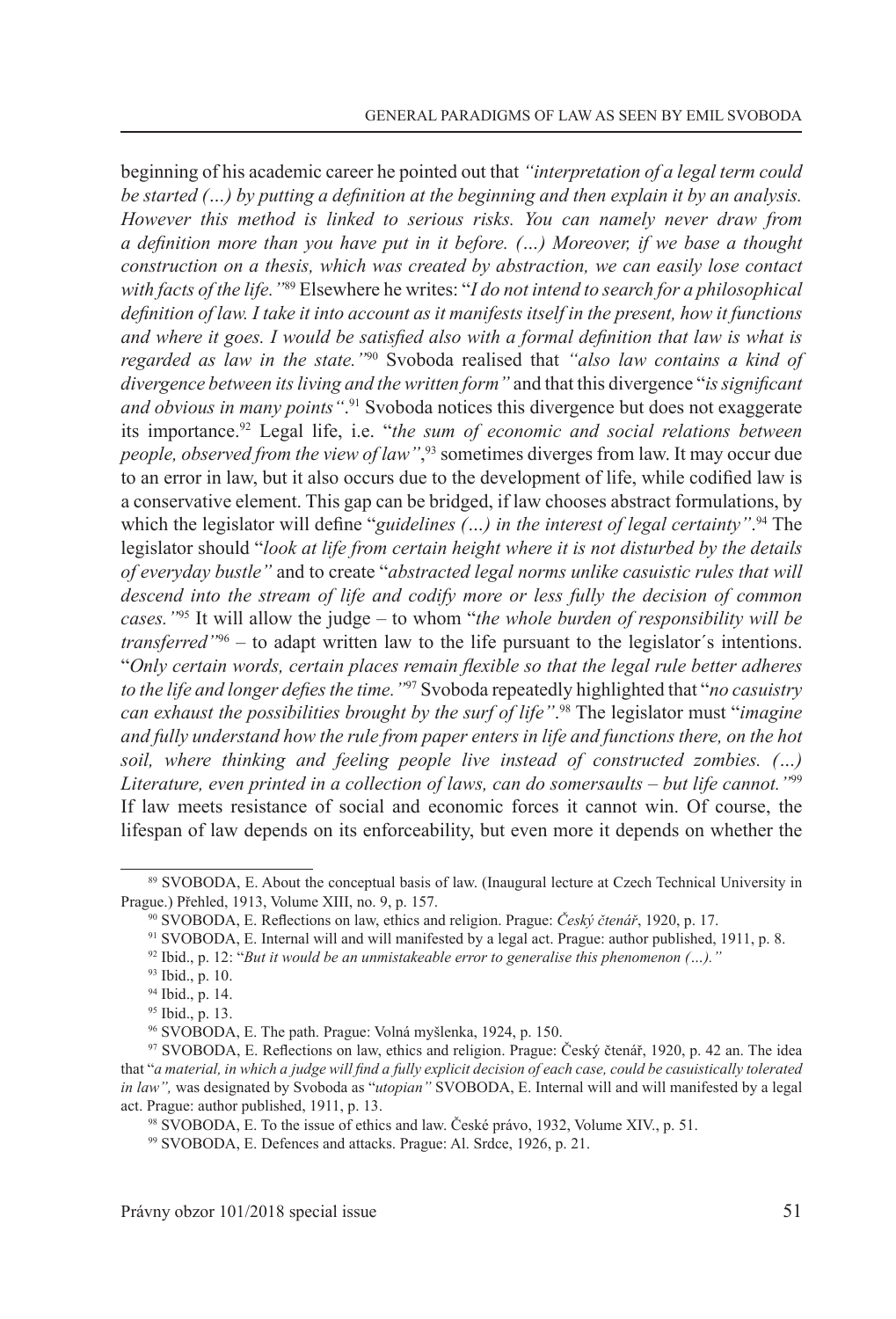legal rules are voluntarily observed by a crushing majority of its recipients,<sup>100</sup> even if they sometimes do not realise that they fulfil orders of law.101

Svoboda devoted a lot of his works to the examination of the relationship between law and morality. The main task of law is to prevent injustice. The state "*eliminates injustice repressively or preventively by external force"*, 102 but it cannot change by all its laws a bad person to a good person, or even enforce love, loyalty or compassion.<sup>103</sup> Collective morality, *social morality requires from a human more than law. An individual has many social commitments, which cannot be enforced by law."*104 Ibid. But Svoboda points out that social judgment sometimes does not overlap with ethical justice, because "*judgments of society and resulting humiliation, boycott, denial of honesty etc. are usually based on the facts of the case, inadequately and unilaterally investigated, or even on the rumours."*<sup>105</sup> The conscience of the individual is decisive for individual morality.106 An individual usually recognises what is good and what is bad, but it often does not prevent him from wrongdoing. From the ethical view Svoboda wishes an individual not only to recognise the good – he should "*also want or desire its transformation into a deed, and to contribute to this transformation, where possible."*107 This approach reflects Svoboda´s idealism – Karel Čapek wrote about him: *"Nothing is more alien to an educated lawyer than lawyer´s rationalism; he considers law as a too narrow framework for the needs of human heart (…). Creative work, he says, does not occur on the field of law, but on that of moral awakening without which even law cannot fulfil its mission."*108 Svoboda did not share the view that law should be an instrument serving to moral improvement of people; on the contrary, he often highlighted its limited possibilities.109 "*Law is a social value and should make people to conduct at least so that they can live and work one beside the other."*<sup>110</sup> He saw the way in solid education and

104 SVOBODA, E. Reflections on law, ethics and religion. Prague: Český čtenář, 1920, p. 40.

105 Ibid., p. 41.

106 Ibid., p. 192: *"Each of us carries inside his own, but also the only God shared by all; his voice resonates in each of us as a voice of conscience."*

108 ČAPEK, K. Emil Svoboda: Thoughts about law, ethics and religion. Národní listy, 28 May 1920.

Available at: http://ld.johanesville.net/capek-81-od-cloveka-k-cloveku-i-?page=49 (16. 8. 2018).

<sup>100 &</sup>quot;*Large majority of people prefer a voluntary fulfilment of a legal order to the risk linked with its violation."* SVOBODA, E. Reflections on law, ethics and religion. 2. edition. Prague: Volná myšlenka, 1925, p. 43.<br><sup>101</sup> Svoboda in his memoirs recorded words that Tilsch said to him at the habilitation colloquium "*Why do* 

*you say that in case of small purchase sometimes even a lawyer does not know that he executes a legal act? How could he not to be aware of it?" "Of course he is aware of it – but he does not realise it, otherwise it would cause pathologic legal hypochondria' etc."* Once upon a time, p. 154.

<sup>102</sup> SVOBODA, E. About the conceptual basis of law. (Inaugural lecture at Czech Technical University in Prague.) Přehled, 1913, Volume XIII, no. 10, p. 181.

<sup>103</sup> SVOBODA, E. People and deeds. Prague: Edvard Fastr, 1945, p. 119: "*Law can teach a human to be formally perfect in certain economic and social activity, but it cannot change a bad person to a good person."*

<sup>107</sup> SVOBODA, E. Ideological basis of civil law. Prague: Vesmír, 1936, p. 11.

<sup>109</sup> SVOBODA, E. Thoughts about law, ethics and religion. 2nd edition. Prague: Volná myšlenka, 1925,

p. 68: *"Can we be surprised by disappointment of those who expect from implementation of laws the moral awakening of humanity? (…) The role of law is different – its social mission is different."*

<sup>110</sup> SVOBODA, E. The path. Prague: Volná myšlenka, 1924, p. 139.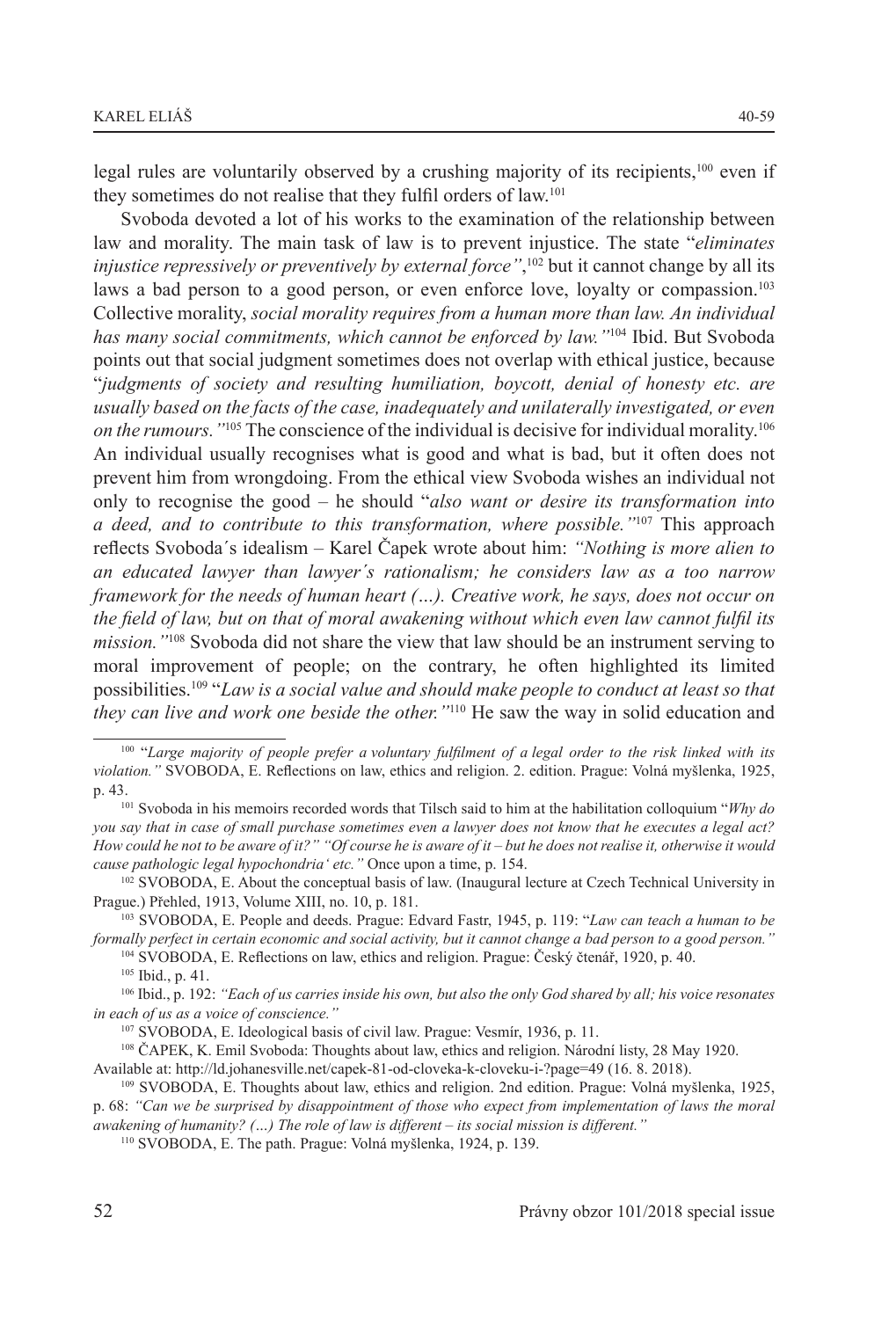enlightenment. He warned that "*the lack of education is a ground prepared for demagogy and dictatorship."*<sup>111</sup> He did not want "*to wait until humanity improves,"*<sup>112</sup> but he persuaded, tried, worked, spoke and wrote to contribute to this improvement, even though he realised that the ideal of a morally perfect individual was an unattainable goal, nowhere in sight. Svoboda adopted Schopenhauer´s principle of ethics: *Neminem laede, imo omnes, quantum potec, juva ("Injure no one; on the contrary, help everyone as much as you can"*<sup>113</sup>), and often refers to it.<sup>114</sup> He underlines that law has limited possibilities in pursuing this maximum goal, mostly referring to its first part (*neminem laede*).

What is then the function of law in Svoboda´s notion of the world? Law should serve to a peaceful co-existence. "*He judges the facts of the life from the social aspect",* and in this sense its provisions are formulated in public interest.115 In this context Svoboda understands public interest as a general collective interest, interest of a social group rather than as an interest of public power. Law serves to society and the state equally as a skeleton serves to a human or sculptural scaffolds to a sculptor. It is necessary, because without a skeleton anybody would be an amorphous unit.<sup>116</sup> But a skeleton or scaffolds themselves do not create the beauty.<sup>117</sup> "*Law is a skeleton, solid basis of social life. But for the life to become noble and beautiful and the skeleton to become a human, it is necessary to do more – to go beyond the legal orders, to achieve by means of ethics what cannot be enforced by law.*"<sup>118</sup> The notion of law as a construction preventing social anarchy and chaos, as Svoboda described it by his typical literary means, was repeated in his theory of law by Viktor Knapp: "law is justified because it prevents social entropy and pursues the establishment of homeostasis in society.119 This function of law manifests itself in the fact that law not only punishes injustice in the common sense of the word (delict), but also in the fact that the state performs "*many functions positively"*, e.g. by organising, protecting

115 SVOBODA, E. Ethical and social basis of civil law. Prague: Melantrich, [1923], p. 31.

<sup>111</sup> SVOBODA, E. Government in democracy. Prague: Svaz národního obrození, 1924, p. 12.

<sup>112</sup> SVOBODA, E. Utopia. Prague: Volná myšlenka, 1922, p. 101.

<sup>113</sup> Compare SCHOPENHAUER, A. Two basic problems of ethics addressed in two academic papers competing for an award in: About the will in nature and other works. Prague: Academia, 2007, p. 445: "*The highest principle of ethics is the shortest expression for a conduct which prescribes or – if it had no imperative form – for a conduct to which it assigns a moral value. It is thus a call to morality in general, expressed by a single sentence. (…) It is a principle on the content of which all ethicists have agreed, although they assign it different forms. I also want to refer to an expression that is most simple and purest in my opinion: Neminem laede, imo omnes, quantum potec, juva. By this sentence all teachers of morality try to justify their efforts, it is the common reset of their various deductions (…)."*

<sup>114</sup> E.g. SVOBODA, E. Reflections on law, ethics and religion. Prague: Český čtenář, 1920, p. 47; SVOBODA, E. Ethical and social basis of civil law. Prague: Melantrich, [1923]. p. 15.

<sup>116</sup> The need of rules in a collective entity was expressed by novelistic means by GOLDING, W. The Lord of the Flies. Prague: Naše vojsko, 1968.

<sup>117</sup> SVOBODA, Emil. Reflections on law, ethics and religion. Prague: Český čtenář, 1920, p. 13. Compare ibid., p. 10: *"Good scaffolds are important, because it is the basis of work. But good work is even more important, because scaffolds alone can also serve for wickedness, which is not worthy of a look."* Likewise SVOBODA, E. Democracy as an opinion of life and world. Prague: Státní nakladatelství, 1927, p. 161.

<sup>118</sup> Ibid., p. 16. Likewise SVOBODA, E. Democracy and election. Prague: Státní nakladatelství, 1920, p. 15.

<sup>119</sup> KNAPP, V. Theory of law. Prague: C. H. Beck, 1995, p. 16 an., 32 an.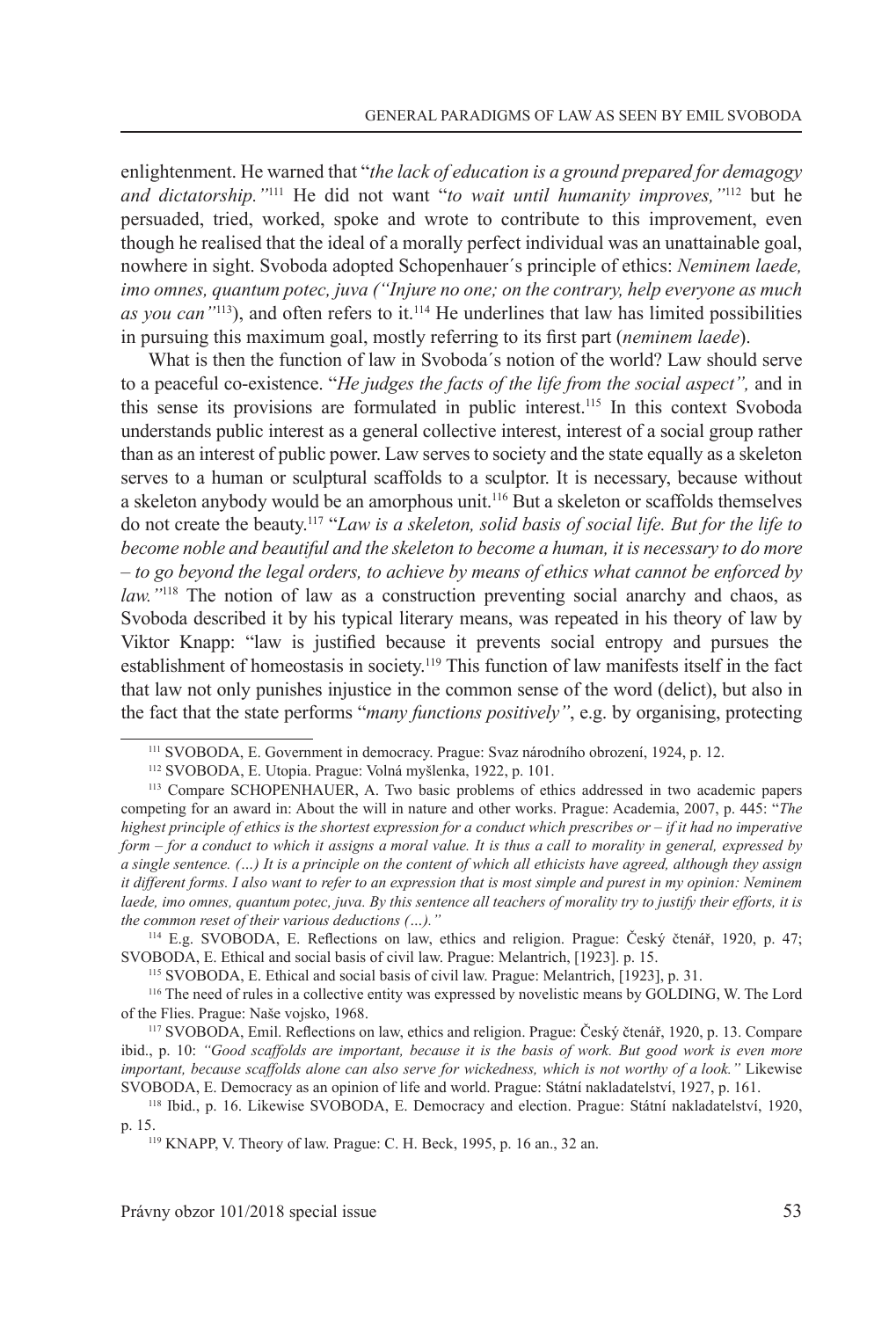and supporting "*institutions that work on improvement of economic, artistic and social culture in a narrower sense."*120 Ibid. The author concludes that even resistance against these tasks should be regarded as injustice; however, according to Svoboda injustice also means a case where the state crosses a line drawn by public law.121

Svoboda refused the concept separating law from morality, for example in his polemic reaction to the book of the philosopher František Krejčí:<sup>122</sup> "*When Krejčí on page 113 says: 'A codified moral norm ceases to be moral, because it lacks an element which makes a social phenomenon moral, it means "the sign of internal binding force" – he is wrong. For the life in the state to be possible at all, the legal norms must keep their internal binding force. (…) Law has and must have the educational power, otherwise a catastrophe would be unavoidable. (…) There are not enough executors who would have to intervene, if people cease to voluntarily fulfil their obligations to the fellow citizens and to the state. The world of our civilisation would drown in the sea of actions and executions."* If people accept the legal system "*as a rule of their communal life*", then we *"simply must see a moral element in it. (…)"*. 123 "*Law is an element of the moral code. It is a moral code projected on the plane of the human mass."*<sup>124</sup> The condition is a harmonious relation between the public power and the citizens. *"Bad law and defiance of citizens – although expressed by silence – is a germ of decay."*125 Štajgr correctly highlighted that Emil Svoboda had asked himself whether provisions of civil law could be evaluated in ethical terms and otherwise than in ethical terms, and that his answer had been positive – with a conclusion that law, and especially civil law, should be evaluated preferably in ethical terms.126

The impetus on general interest in the legal organisation of society leads to a conclusion that law is a uniform thought construction.127 "*Law evaluates the facts of life from the social aspect – under the viewing angle of society. In other words, law does not care at all about anything what lacks the public interest."*128 However it does not mean that the legal system as a whole should be uniform. Svoboda adopted the concept of dualism of private and public law. He realised the relativity of this classification. He saw its justification in the fact that public law affected "*at the first sight and directly (…) state organisms, or at least more or less broad circles of the public"*, so "*the public interest absolutely prevails,"* even if it indirectly affects individual interests (e.g. acts in the area of health care, acts for protection of trades, commerce, industry, agriculture etc.). 129 On

<sup>120</sup> SVOBODA, E. About the conceptual basis of law. (Inaugural lecture at Czech Technical University in Prague.) Přehled, 1913, Volume XIII, no. 10, p. 181.

<sup>121</sup> Ibid., p. 182.

<sup>122</sup> KREJČÍ, F. Policy and morality. Prague: Volná myšlenka, 1932.

<sup>123</sup> SVOBODA, E. To the issue of ethics and law. České právo, 1932, Volume XIV, p. 53.

<sup>124</sup> SVOBODA, E. Law and a citizen. České právo, 1936, Volume XVIII, p. 13.

<sup>125</sup> Ibid.

<sup>126</sup> Compare ŠTAJGR, František. Emil Svoboda died on 20 August 1948. Právny obzor, 1948, Volume XXXI, p. 309. Ibid. Štajgr highlights Svoboda´s concentrated interest in family and law of succession, where the issue of morality appears quite frequently.

<sup>127</sup> SVOBODA, E. Ideological basis of civil law. Prague: Vesmír, 1936, p. 39.

<sup>128</sup> SVOBODA, E. Ethical and social basis of civil law. Prague: Melantrich [1923], p. 31.

<sup>129</sup> SVOBODA, E. Basic ideas of civil law. Prague: Vesmír, 1936, p. 40.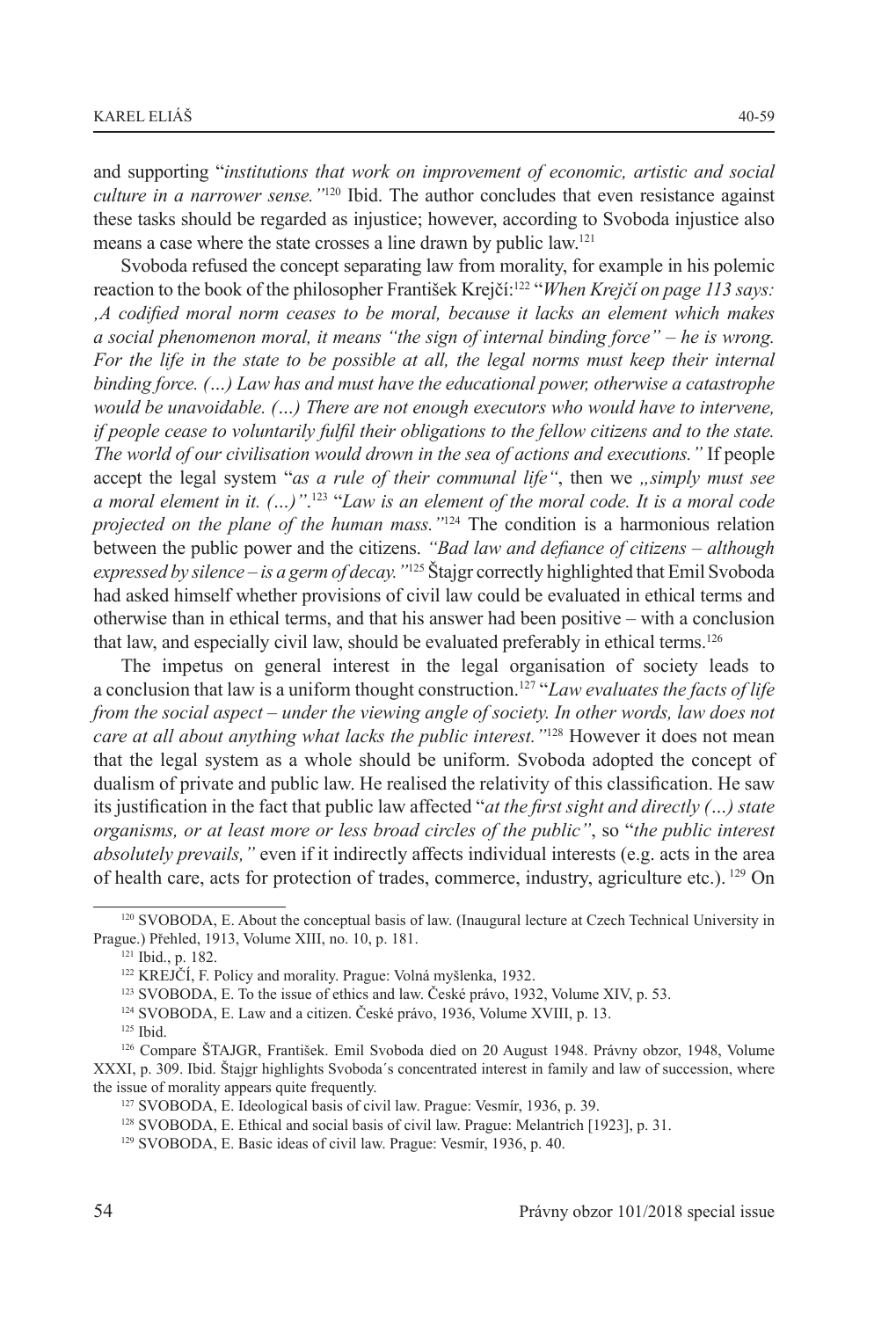the contrary, in private law, whether it concerns marriage, relationship between parents and children, or a contract, "*at the centre of interest is always an individual in his or her economical or social relations with another individual, although each such rule (…) pursues a public interest after all."*<sup>130</sup> Private law thus puts the protection of individual interests first, while public interest appears in it indirectly and stays in the background.

Svoboda also address the issue of dualism of positive and natural law. He realised the longevity of natural law, saved in hearts and minds of people.<sup>131</sup> He reminded that "*even legal science did not and never will send into oblivion so-called natural law, i.e. legal perception stemming from life and natural human wisdom. It shows (…) that natural legal perception is subject to changes like everything based on experiences and relations of life. But this living and changing legal perception is the basic, indispensable supplement as well as a development, progressive element of law – although, for sake of peace and order in the social life, it must retreat there, where it could collide with a valid provision of positive law (…).*<sup>132</sup>

Svoboda was a supporter of the Aristotelian concept of the rule of law:<sup>133</sup> "*A really constitutional life manifests by law ruling over all egoisms, whether personal or collective"*. <sup>134</sup> Therefore he refused the idea that natural law could beat positive law before "*legal perception stemming from the life itself"* forces the legislator to change the law. For the same reason he refused the idea that a judge searching for justice should decide against law. *"The concept of legal certainty requires that an unambiguous provision of an act represents an uncrossable line for a judge."*<sup>135</sup>

However, nothing was more alien to Svoboda than the idea that a perfect legal regulation of every aspect of the social life could create an ideal situation. He was aware how it would end if every movement and every human act were regulated by law. "*If people measured all their acts by law it would cause insanity of social hypochondria."*<sup>136</sup> He realised that extension of state functions, e.g. in the social area, and their reflection in the respective legal regulations had different effects. He expressed the concern, he observes how "*legislation gives rise to whole libraries of legal systems",* whether competences of the state do not grow *, in an unhealthy manner*" and he feared hypertrophy of etatism, which would make the state organisation an end in itself: "*it would treat citizens merely as its living cells that are predestined to create the material work of the* 

136 SVOBODA, E. Democracy as an opinion of life and world. Prague: Státní nakladatelství, 1927, p. 161.

Právny obzor 101/2018 special issue 55

<sup>130</sup> Ibid., p. 40 an.

<sup>131</sup> SVOBODA, Emil. Life and a thought. Prague: Aventinum, 1928, p. 127.

<sup>132</sup> Ibid., p. 129 an.

<sup>133</sup> ARISTOTELES. Nikomachov´s ethics. Prague: Rezek, 1996, p. 136 (1134a 35): "*Therefore we prefer the rule of law to the rule of a human, who would decide in his own favour and become a tyrant."* Compare e.g. SVOBODA, E. Democracy as an opinion of life and world. Prague: Státní nakladatelství, 1927, p. 51.

<sup>134</sup> SVOBODA, E. Law and a citizen. České právo, 1936, Volume XVIII, p. 13.

<sup>135</sup> SVOBODA, E. Internal will and will manifested by a legal act. Prague: author published, 1911, p. 33. Ibid. However he notes: "*Also here the decisive factor is the sense, declared to be undisputable using a logicalsystematic method – non-literal wording of the text. (…) where dual interpretation is possible (…), the social function of law should be decisive, i.e. harmonious, fair and with the need of economic and social life accounting for decision of questions at issue."*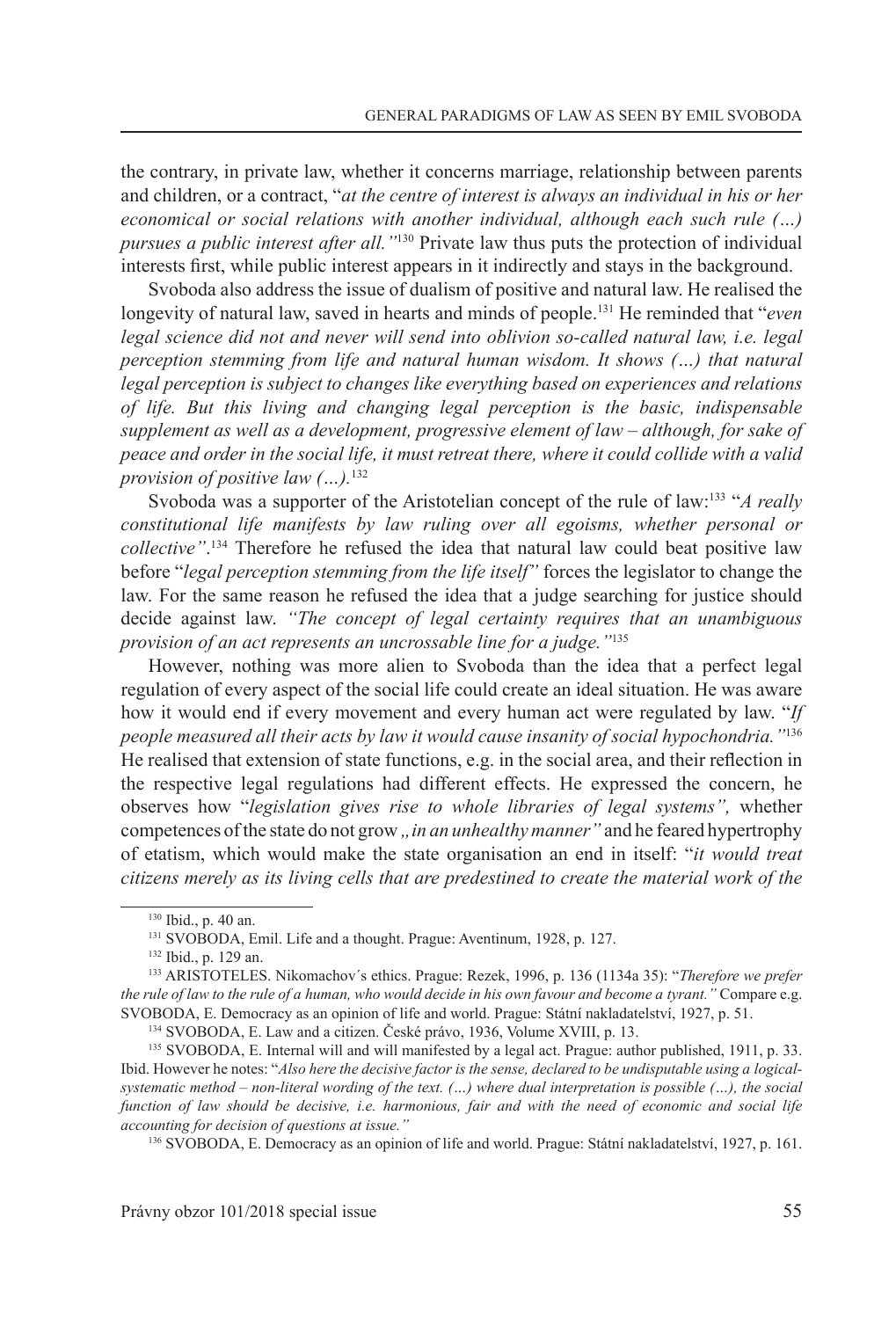*state by their life, growth and work."* What if the state changes to *"a spectre living somewhere beyond us*?" <sup>137</sup> Emil Svoboda as a Masaryk democrat connected with the Czechoslovak Republic refused such idea. But as a Masaryk humanist he was aware of this risk, did not keep silent and warned against it.

He saw one of the risks in dehumanization. The development of intentional social care and rationalization of charity for the general benefit generate "*organisations to raise funds for health care, to systematic distribution of allowances in order to eliminate contingency and use of funds for wrong purposes."*<sup>138</sup> Hand in hand with it goes specialization and statistics *"and an individual becomes a number, one unit among thousands. (…) of course, mass phenomena such as professional diseases, accidents, capacities diminishing with aging, wage fights and unemployment – which tempt to making an "arithmetic" solution."* 139 "*An individual is not just a can of food. A factory can boast that a human hand did not touch offered foods in the production process. But an authority or office cannot boast that nobody felt the touch of humanity in communication with it..."*<sup>140</sup>

But Svoboda saw more serious threat in the tendency of the state to supremacy and forceful coercion of people to accept its conception of the good and welfare, which causes that the public power "*spreads its legal network all over the country"* and then "*mends the holes and narrows the mesh size* " until *, subjects (...) obediently crawl under the perfect protective net."141* Emil Svoboda proclaimed himself a socialist. Viktor Knapp wrote about him: "He regarded himself as a socialist, but he was not one."<sup>142</sup> I think that it depends on the viewing angle. Socialistic ideas were popular at that time, many people saw them as a cure for threats of the modern era. Fourteen political parties with the adjective 'socialist' or 'social' in their name were active in interwar Czechoslovakia, but their political views of the means, goals and result were very different. After all, in the national socialist party, of which Svoboda became member in the middle of 1920s, there were several currents of opinions with different ideas of what the Czechoslovak socialism should look like. Svoboda imagined it as a system based on social justice and individual freedom,<sup>143</sup> in which "after *the long wandering the cursed burden of uncertainty and care of property (…) fear for maintaining a quality of life adequate to the way of education and work (…), will be finally lifted from the shoulders of an individual, until everyone will be able to look to the future without concerns."* <sup>144</sup> He realised that it was an ideal of "*dreaming about the future of humanity",*145 but he believed that it was right to search for a way to its achievement. As an old ill man disappointed by terrors of the two world wars and poverty of the great economic

<sup>137</sup> Ibid., p. 137.

<sup>138</sup> SVOBODA, E. Dual love. Prague: Emporium, 1935, p. 65.

 $139$  Ibid., pp.  $65 - 66$ .

<sup>140</sup> Ibid., p. 67.

<sup>141</sup> SVOBODA, E. Defences and attacks. Prague: Al. Srdce, 1926, p. 21.

<sup>142</sup> KNAPP, Viktor. Transformations of time. Prague: Prospektrum, 1998, p. 24.

<sup>143</sup> *"Neither socialism, nor communism can do without a new individualism. No collective (…) can absorb a human personality. The slavery breeds defiance, hate and crime."* SVOBODA, E. Ordinary and extraordinary things. Prague: Melantrich, 1931, p. 21.

<sup>144</sup> SVOBODA, E. The eternal issue of freedom. Prague: Edvard Fastr, 1948, p. 211 an.

<sup>145</sup> SVOBODA, E. Citizen and law. České právo, 1936, Volume XVIII, p. 33.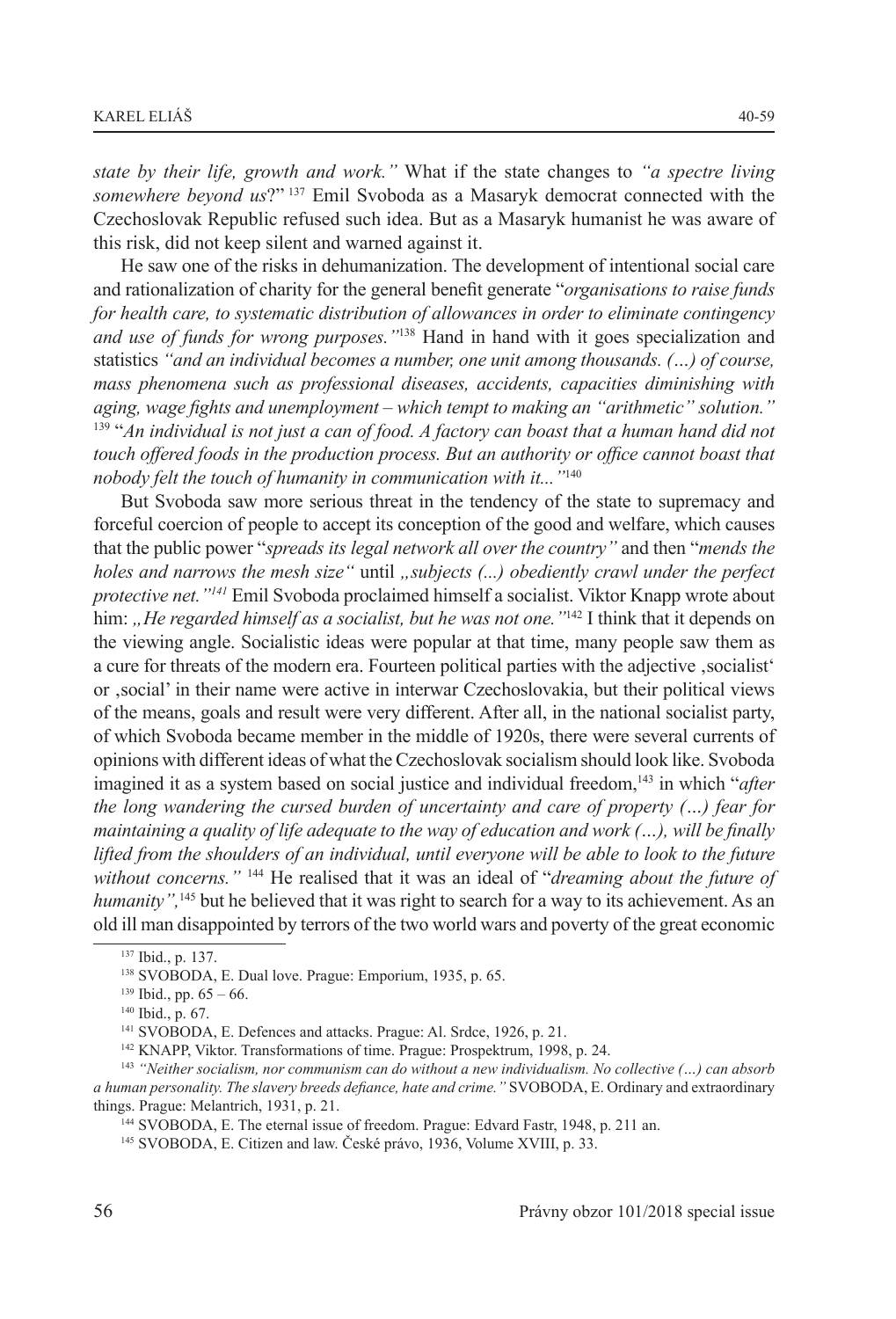crisis, Svoboda believed in the possibility of combining Soviet collectivism and Masaryk humanism.<sup>146</sup> He did not live to see the actual result that he warned against all his life: *"Take care not to create new forms of slavery instead of freedom. Organisation is a good servant – but a horrible master, because it is invulnerable."*<sup>147</sup>

## **V. To conclude…**

Emil Svoboda was a remarkable person. He wrote: "*I confess my adherence to the idealist camp"*<sup>148</sup> and short thereafter "*I confess my theoretical materialism"*149 , but I do not regard it as a somersault of opinions. In the introduction of his memoirs Svoboda described himself as a "*rationalist and fantasist."*150 The two words briefly explain his world of ideas based on empiricism and observation of life, but attracted by the prospect of society governed by ethical laws, fraternity, love and compassion. Svoboda tried to fight for good things all his life.

Svoboda defended freedom of thought and exploration: "*I cannot imagine,"* he wrote, "*an individual to be dragged to the jail and economically and socially destroyed for having shaken the basis of a scientific or philosophical thinking at a meeting or in his work. The scientific truth has never needed the protection of the police officers or gendarmes."*<sup>151</sup> He railed against the death penalty: *"Death penalty is a relic of barbarism.*"<sup>152</sup> He designated it as judicial murder. He supported the idea of equality of men and women, among others at work on the draft civil code. On the contrary, the other members of the super review commission – especially Bruno Kafka – laughed at his "*fundamental and consistent feminism."*153 More than one ecologist would be surprised to hear that Svoboda already in 1920 wrote: "*An animal is not a thing. Its emotional life resembles ours. An animal experiences joy and sorrow, loves certain* 

<sup>146</sup> František Weyr, to whom Svoboda sent his work about the spirit of socialism, wrote back to the author on 29 August 1947: *"I like very much its content and your excellent style, but I cannot share your great optimism, which distinguishes you from our common philosophical predecessor Schopenhauer. I simply cannot Belize that Marx, Engels, Lenin and Stalin invented a miraculous cure (…), that a major change on the way to the heaven, which they promise to us, occurred in humanity since the period of Marx."* SVOBODA, Emil. Masaryk Institute and Archives of the Academy of Sciences of the Czech Republic, Emil Svoboda Fund, carton 1, sign. IIb1, inv. no. 362 (Weyr František).

<sup>147</sup> SVOBODA, E. Defences and attacks. Prague: Al. Srdce, 1926, p. 23.

<sup>148</sup> SVOBODA, Emil. People and deeds. Edvard Fastr: Prague, 1945, p. 130.

<sup>149</sup> ŠTAJGR, František. Emil Svoboda died on 20 August 1948. Právny obzor, 1948, Volume XXXI, p. 312 (Without challenging the authenticity of Štajgr´s quotation I note that the author of the obituary claims that he quotes from the Spirit of socialism; in spite of all my effort I have not found the quoted sentence in the 1st and the 2nd edition of the book.)

<sup>150</sup> Once upon a time, p. 12 an.

<sup>151</sup> SVOBODA, Emil. A human and society. Prague: Volná myšlenka, 1924, p. 112.

<sup>152</sup> SVOBODA, E. Life and a thought. Prague: Aventinum, 1928, p. 93. Svoboda earlier participated in the death penalty opinion pool: Chalupný, Emanuel – Kypr. Ondřej (eds.). About the death penalty. Opinion pool. Prague: Social services, 1923. SVOBODA, E. The path. Prague: Volná myšlenka, 1924, p. 87 an. ("*The death penalty is a sign of poverty of our civilisation."*)

<sup>&</sup>lt;sup>153</sup> Once upon a time, pp.  $612 - 613$ . Compare also SVOBODA, E. A woman – a human. Three reflections. Prague: B. Kočí, 1925.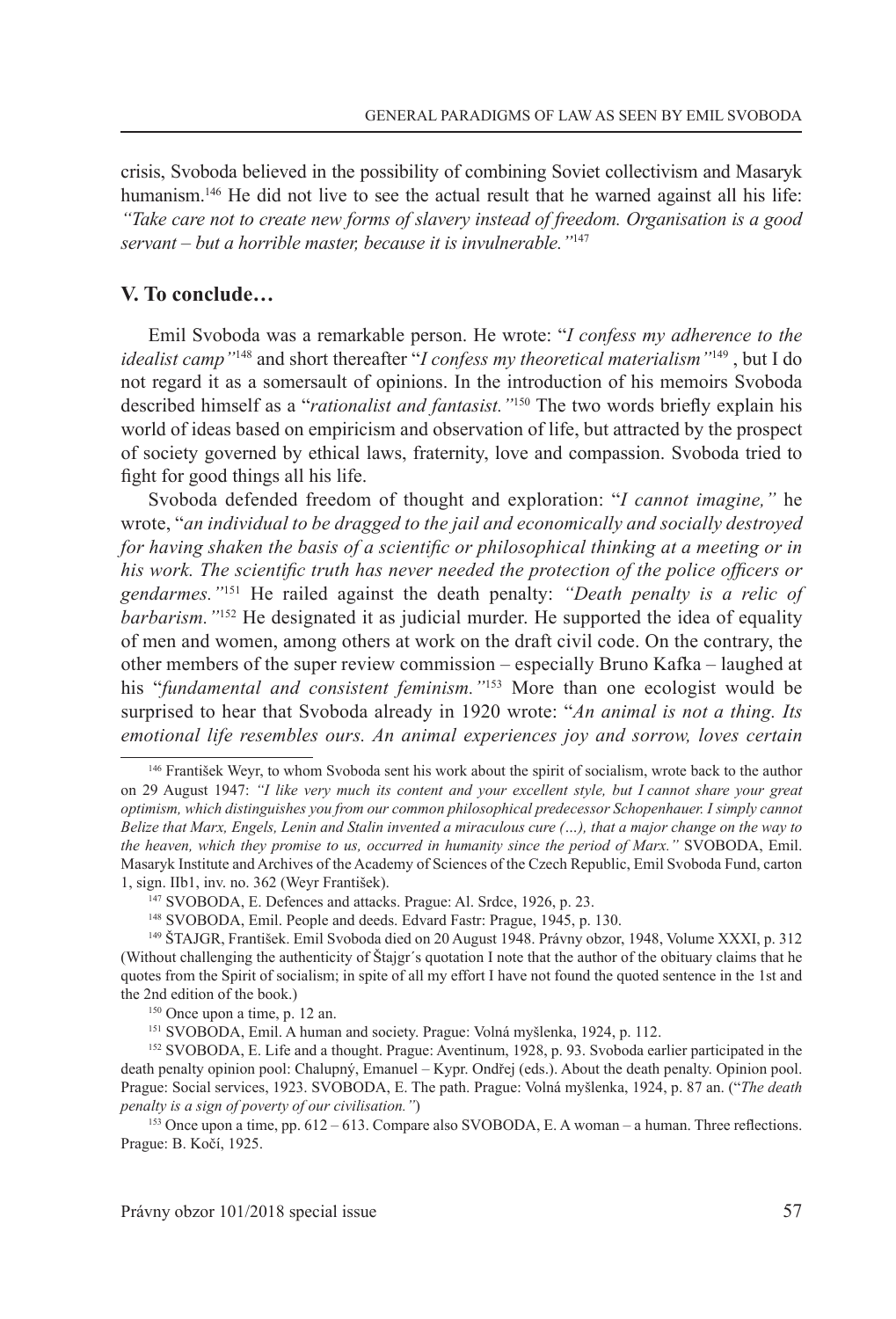*places and certain people. And it expresses his feelings in such a manner that they cannot be doubted."*<sup>154</sup>

Svoboda was a productive writer, he wrote many works on many subjects. A lot of his works are outdated. But his books on Internal will and will manifested by a legal act, on Ethical and social basis of civil law or on Conceptual basis of civil law kept much of their topicality even decades after their origin. And that´s something.

#### **Bibliography**

ARISTOTELES. Nikomachov´s ethics. Prague: Rezek, 1996, ISBN 80-901796-7-3

- BOHÁČEK, Miroslav (ed.). Otakar Sommer. Turnov: Müller et al., 1941
- BLAHO, P. VLKOVÁ, E. (eds.) Lawyers at Comenius University in Bratislava. Seventy-five years of the Faculty of Law of UK (1921 – 1996). Publishing Department Bratislava: PF UK, 1996, ISBN 80-7160- 000-8
- ČAPEK, K. Emil Svoboda: Thoughts about law, ethics and religion. Národní listy, 28. 5. 1920
- GOLDING, W. The Lord of the Flies. Prague: Naše vojsko, 1968
- HANEL, J. J. General law and political science. Prague: J. Otto, 1909
- KANT, I. Critique of Pure Reason. Prague: Oikonmenh, 2001, ISBN 80-7298-035-1
- KNAPP, V. Theory of law. Prague: C. H. Beck, 1995, ISBN 80-7179-028-1
- KNAPP, Viktor. Transformations of time. Prague: Prospektrum, 1998, ISBN 80-7175-063-8
- KRČMÁŘ, Jan. Speech over the coffin of Emil Svoboda. Lawyer, 1948, Volume LXXXVII, p. 244
- KRČMÁŘ, J. Memoirs. Volumes II III. Prague Pelhřimov: Faculty of Philosophy of Charles University, 2007, ISBN 978-80-86559-83-4
- KREJČÍ, F. Policy and morality. Prague: Volná myšlenka, 1932
- KUBEŠ, Vladimír. History of thinking about state and law in the 20th century with regard to Moravia and in particular Brno. I. Brno: Masaryk University, 1995, ISBN 80-210-1143-2
- KUKLÍK, J. Professor Jan Krčmář. Forgotten personality of Prague civil law science. Prague: Charles University – Prague Association of the Czech Lawyers´ Society, 2008, ISBN 978-80-87146-06-4
- LUBY, Š. System of private ownership of homes in socialist countries. Lawyer, 1964, Volume CIII, p. 635 an.
- LUBY, Š. Ownership of homes. Bratislava: publishing house of the Slovak Academy of Sciences, 1971
- OVEČKOVÁ, O. VOZÁR, J. et al. A centenary of the magazine Právny obzor. Bratislava: VEDA, 2017, ISBN 978-80-224-1614-6
- PATOČKA., J. Czech intelligence in Europe in: Our national programme. Prague: European Cultural Club, 1990, ISBN 80-85212-04-8
- PEROUTKA, F. Diaries, letters, memories. Prague: Lidové noviny, 1995, ISBN 80-7106-063-1
- SCHOPENHAUER, A. Two basic problems of ethics addressed in two academic papers competing for an award in: About the will in nature and other works. Prague: Academia, 2007, ISBN 978-80-200-1547-1
- SKŘEJPKOVÁ, P. Anthology of Czechoslovak legal science in the interwar period (1918 1938). Prague: Linde Prague, 2009, ISBN 978-80-7201-750-8
- SOMMER, O. Emil Svoboda. Medallion to the fiftieth birthday. Právny obzor, 1928, Volume XI., p. 537 an.
- SVOBODA, E. The decline and the end of Prague ghetto. Obzor národohospodařský, 1907, II, p. 173 an

SVOBODA, E. About a real division of houses in the district of the former Prague ghetto. People´s printing and publishing cooperative in Prague: Prague, 1909

- SVOBODA, E. About the legal nature of Prague underpasses and archways. Správní obzor. 1910
- SVOBODA, E. Internal will and will manifested by a legal act. Prague. Author published. 1911

SVOBODA, E. The issue of will in Austrian law of succession. Lawyer, 1912

SVOBODA, E. About the conceptual basis of law. (Inaugural lecture at Czech Technical University in Prague.) Přehled, 1913, Volume XIII, no. 9, p. 157.

<sup>154</sup> SVOBODA, E. Thoughts about law, ethics and religion. Prague: Český čtenář, 1920, p. 132.